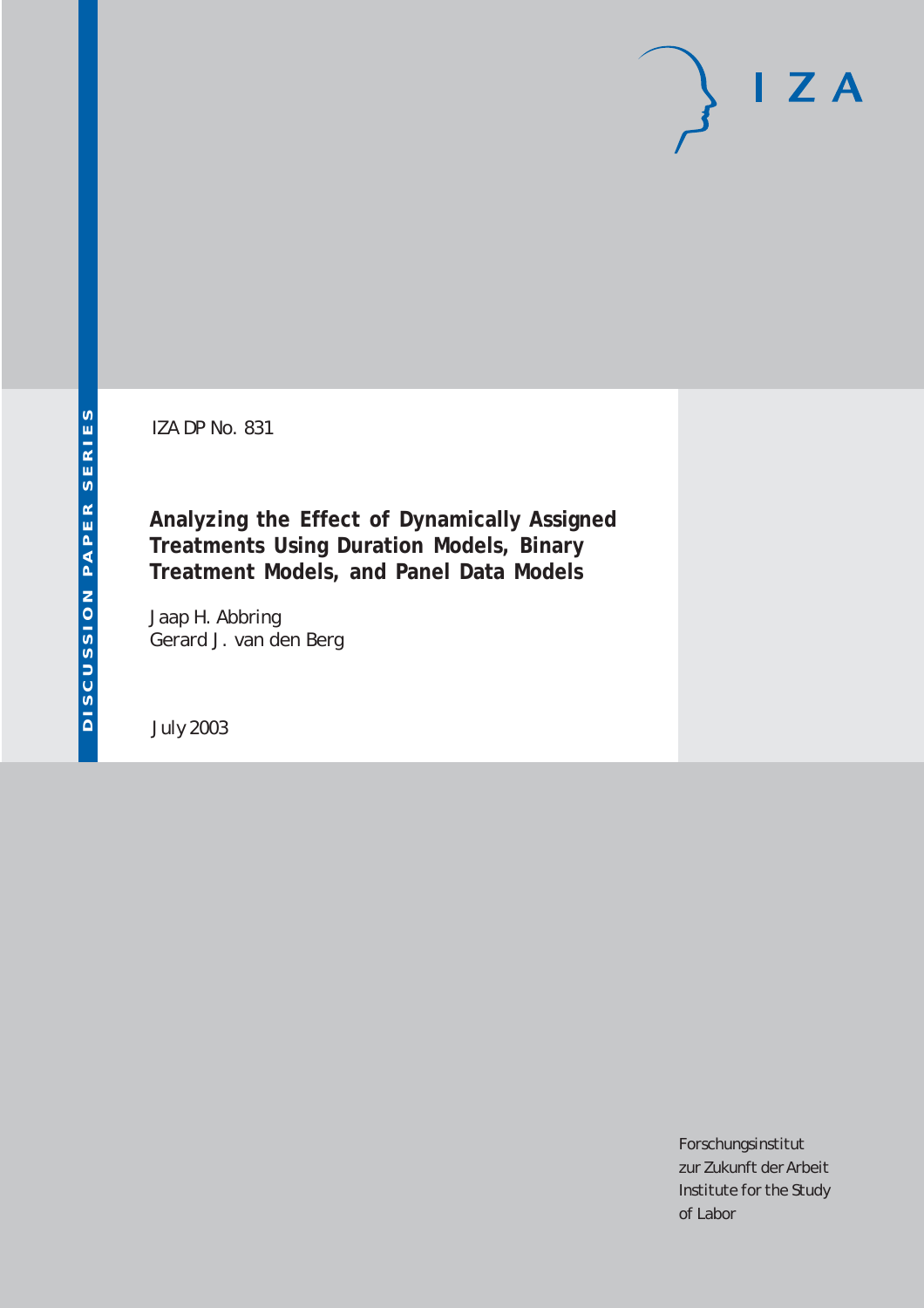# **Analyzing the Effect of Dynamically Assigned Treatments Using Duration Models, Binary Treatment Models, and Panel Data Models**

## **Jaap H. Abbring**

*Free University of Amsterdam, Tinbergen Institute and IZA Bonn*

### **Gerard J. van den Berg**

*Free University of Amsterdam, Tinbergen Institute, IFAU-Uppsala, CEPR and IZA Bonn*

### Discussion Paper No. 831 July 2003

IZA

P.O. Box 7240 D-53072 Bonn Germany

Tel.: +49-228-3894-0 Fax: +49-228-3894-210 Email: [iza@iza.org](mailto:iza@iza.org)

This Discussion Paper is issued within the framework of IZA's research area *Evaluation of Labor Market Policies and Projects.* Any opinions expressed here are those of the author(s) and not those of the institute. Research disseminated by IZA may include views on policy, but the institute itself takes no institutional policy positions.

The Institute for the Study of Labor (IZA) in Bonn is a local and virtual international research center and a place of communication between science, politics and business. IZA is an independent, nonprofit limited liability company (Gesellschaft mit beschränkter Haftung) supported by Deutsche Post World Net. The center is associated with the University of Bonn and offers a stimulating research environment through its research networks, research support, and visitors and doctoral programs. IZA engages in (i) original and internationally competitive research in all fields of labor economics, (ii) development of policy concepts, and (iii) dissemination of research results and concepts to the interested public. The current research program deals with (1) mobility and flexibility of labor, (2) internationalization of labor markets, (3) welfare state and labor market, (4) labor markets in transition countries, (5) the future of labor, (6) evaluation of labor market policies and projects and (7) general labor economics.

IZA Discussion Papers often represent preliminary work and are circulated to encourage discussion. Citation of such a paper should account for its provisional character. A revised version may be available on the IZA website ([www.iza.org](http://www.iza.org/)) or directly from the author.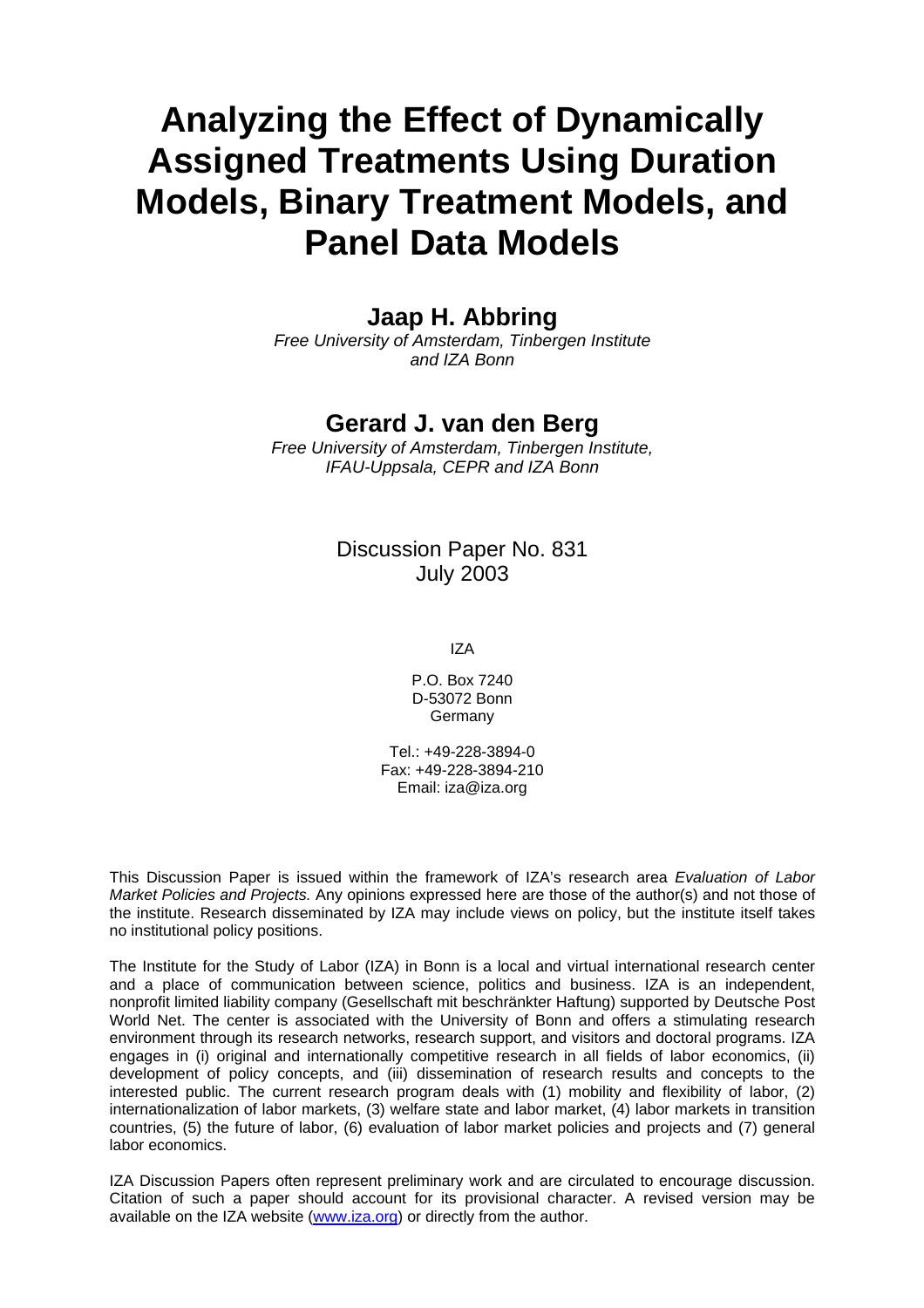IZA Discussion Paper No. 831 July 2003

## **ABSTRACT**

## **Analyzing the Effect of Dynamically Assigned Treatments Using Duration Models, Binary Treatment Models, and Panel Data Models**[∗](#page-2-0)

Often, the moment of a treatment and the moment at which the outcome of interest occurs are realizations of stochastic processes with dependent unobserved determinants. Notably, both treatment and outcome are characterized by the moment they occur. In this paper, we compare different methods of inference of the treatment effect. We argue that the timing of the treatment relative to the outcome conveys useful information on the treatment effect, which is discarded in binary treatment frameworks.

JEL Classification: C14, C31, C41

Keywords: program evaluation, treatment effects, timing-of-events method, bivariate duration analysis, selection bias

Corresponding author:

 $\overline{a}$ 

Jaap H. Abbring Department of Economics Free University of Amsterdam De Boelelaan 1105 1081 HV Amsterdam The Netherlands Email: [jabbring@econ.vu.nl](mailto:jabbring@econ.vu.nl)

<span id="page-2-0"></span>Thanks to participants at the Tenth Panel Data Conference in Berlin, 2002, in particular to our discussant Bo Honoré, for helpful comments. Jaap H. Abbring acknowledges financial support by the Royal Netherlands Academy of Arts and Sciences.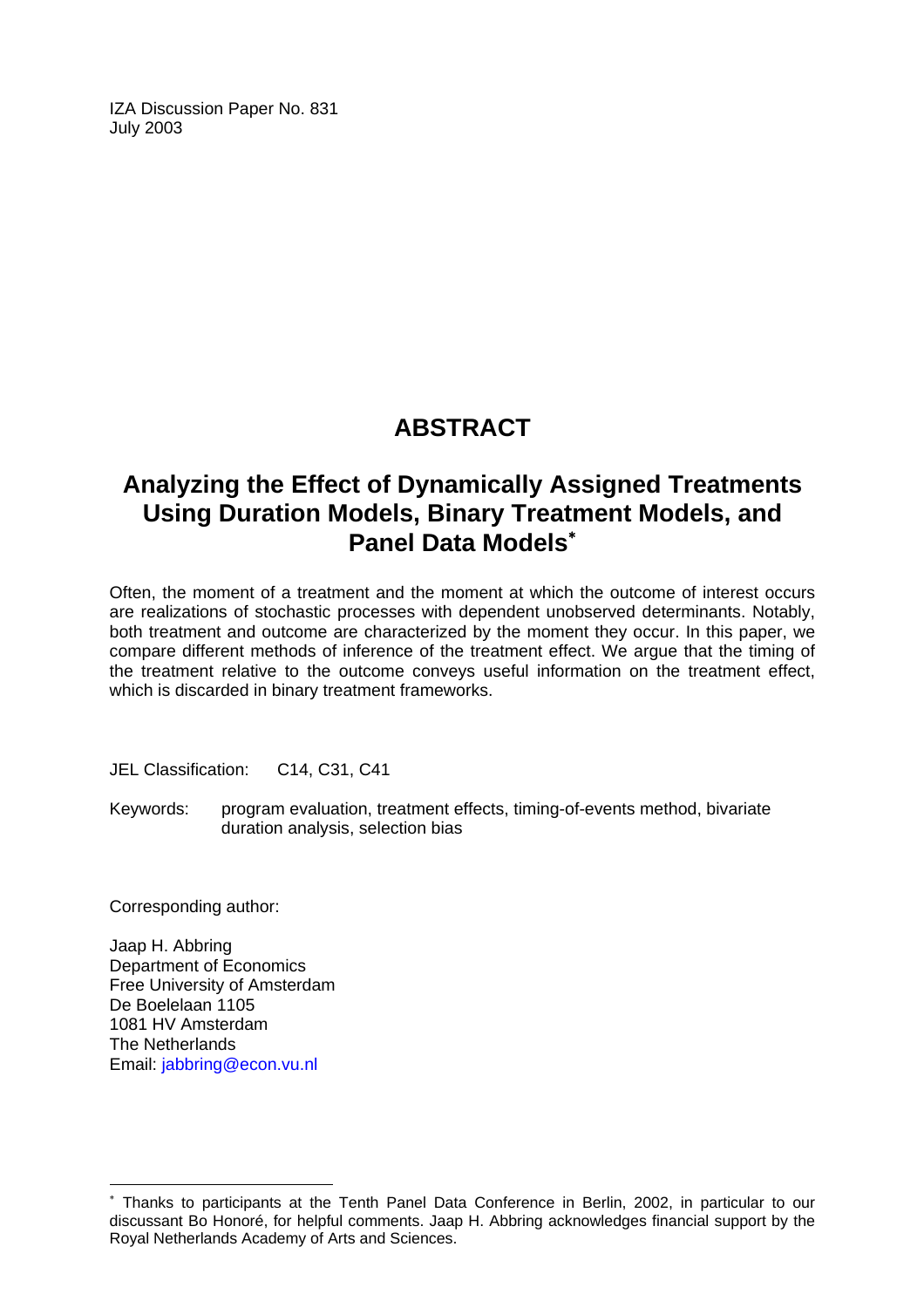#### Introduction  $\mathbf{1}$

In many real-life treatment situations, the outcome of interest can be characterized by the moment at which it occurs, and both the treatment and the outcome of interest are realized at random points of time. Typical examples include the effect of training programs or punitive benefits reductions on unemployment durations, the effect of the hiring of replacement workers on strike durations, and the effect of promotions on tenure. There is an extensive methodological econometric literature on the evaluation of social programs and treatment effects, but in general this literature does not focus on duration variables as outcome variables and does not exploit the specific information in the timing of successive events (see, for instance, Heckman, LaLonde and Smith, 1999, for an overview of this literature). Empirical research on the effect of dynamic programs on dynamic outcomes has often resorted to the "timing of events" method.<sup>1</sup> In this approach, event-history models along the lines of Kalbfleisch and Prentice (1980), Heckman and Singer (1984), and Lancaster (1990) are used to jointly model the rate at which the treatment occurs and the rate at which the outcome occurs.<sup>2</sup> This approach is firmly rooted in the econometric literature on state dependence and heterogeneity (Heckman and Borjas, 1980, and Heckman, 1981), but has mostly been developed independently from the econometric treatment-effects literature. This paper aims to provide a better understanding of the differences between the various approaches, with a focus on the identification of the treatment effect. Specifically, we make a comparison between, on the one hand, the timing-of-events method, and, on the other hand, latent variable methods with binary treatment indicators and panel data methods.<sup>3</sup>

Our discussion of the timing-of-events approach to program evaluation builds on recent work by Abbring and Van den Berg (2003b) (henceforth AVdB), who explicitly consider the evaluation of treatment effects in a simple event-history (bivariate duration) context. In particular, they discuss the following framework.

<sup>&</sup>lt;sup>1</sup>Examples in economics include Card and Sullivan (1988), Gritz (1993), Lillard (1993), Lillard and Panis (1996), Bonnal, Fougère and Sérandon (1997), Abbring, Van den Berg and Van Ours (1997), Richardson and Van den Berg (2001), Rosholm (2001), Van den Berg, Holm and Van Ours (2002), Brodaty (2003), Røed and Raaum (2003), and Van den Berg, Van der Klaauw and Van Ours (2004). See also Ridder (1986), Ham and LaLonde (1996), and Eberwein, Ham and LaLonde (1997) for strongly related empirical approaches.

<sup>&</sup>lt;sup>2</sup>In fields like epidemiology, the use of event-history models to analyze treatment effects is widespread (see e.g. Andersen et al., 1993, and Keiding, 1999).

<sup>&</sup>lt;sup>3</sup>See Maddala (1983), Heckman, LaLonde and Smith (1999), Angrist and Krueger (1999), Blundell and MaCurdy (1999), Baltagi (2001), and Wooldridge (2002) for a comprehensive overview of latent variable methods and panel data methods and their applications.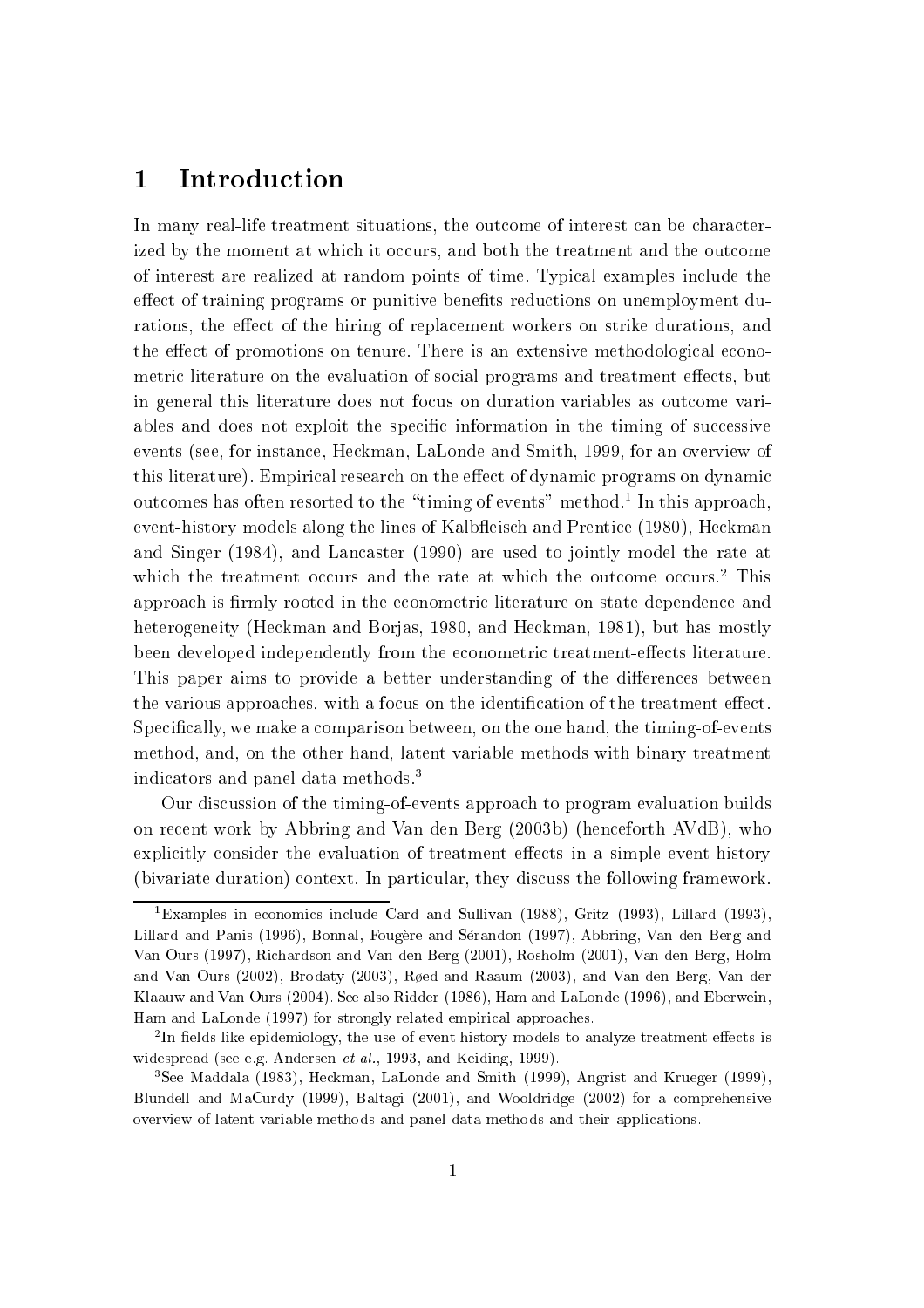Consider a subject in a certain state. After a certain stochastic amount of time, the subject leaves this state. The subject may receive a treatment at some stochastic moment before it leaves the state. The parameter of interest is the effect of the treatment on the exit rate out of the state. AVdB adopt an explicit general model framework for the distribution of the durations until treatment and outcome. It allows the duration variables to be dependent by way of dependent unobserved determinants, with each single duration having its own Mixed Proportional Hazard (MPH) model specification.<sup>4</sup> In addition to this, a causal effect of the realized treatment works on the exit rate out of the current state from the moment the treatment is realized onwards

AVdB demonstrate that their baseline model, including the causal treatment effect, is non-parametrically identified from single-spell duration data. This result has a number of notable aspects. First, it does not require exclusion restrictions on observed covariates, so the data need not contain a variable that affects the treatment assignment but does not affect the outcome of interest other than by way of the treatment. Exclusion restrictions are often difficult to justify. If a variable is observed by the analyst then it is often also observable to the individuals under consideration. If the variable affects the probability of treatment and the individual knows this, then he takes his value of the variable into account in determining his optimal strategy. In turn, this strategy affects the rate at which the individual leaves the state of interest. Indeed, if the individual knows that the variable is an important determinant of the treatment assignment process then he may have a strong incentive to inquire its actual value. Second, the result does not require parametric functional form assumptions on the bivariate probability distribution of the unobserved heterogeneity terms or on the duration dependence, the covariate effects, and the treatment effect. Obviously, this is a desirable property. Third, as mentioned above, the AVdB model allows for selection effects by way of unobserved determinants affecting both the treatment assignment and the outcome. In other words, it is not necessary to make a conditional independence assumption stating that the data are able to capture all systematic determinants of the process of treatment assignment so that the remaining observed variation in the treatment assignment is independent of the determinants of the outcome of interest. In applications, such an assumption may be difficult to justify, for example if the treatment assignment is carried out by case workers who use discretionary power, taking individual characteristics of the subject that are unobserved to the analyst into account.

<sup>&</sup>lt;sup>4</sup>The MPH model is by far the most popular duration model. See Van den Berg (2001) for a survey.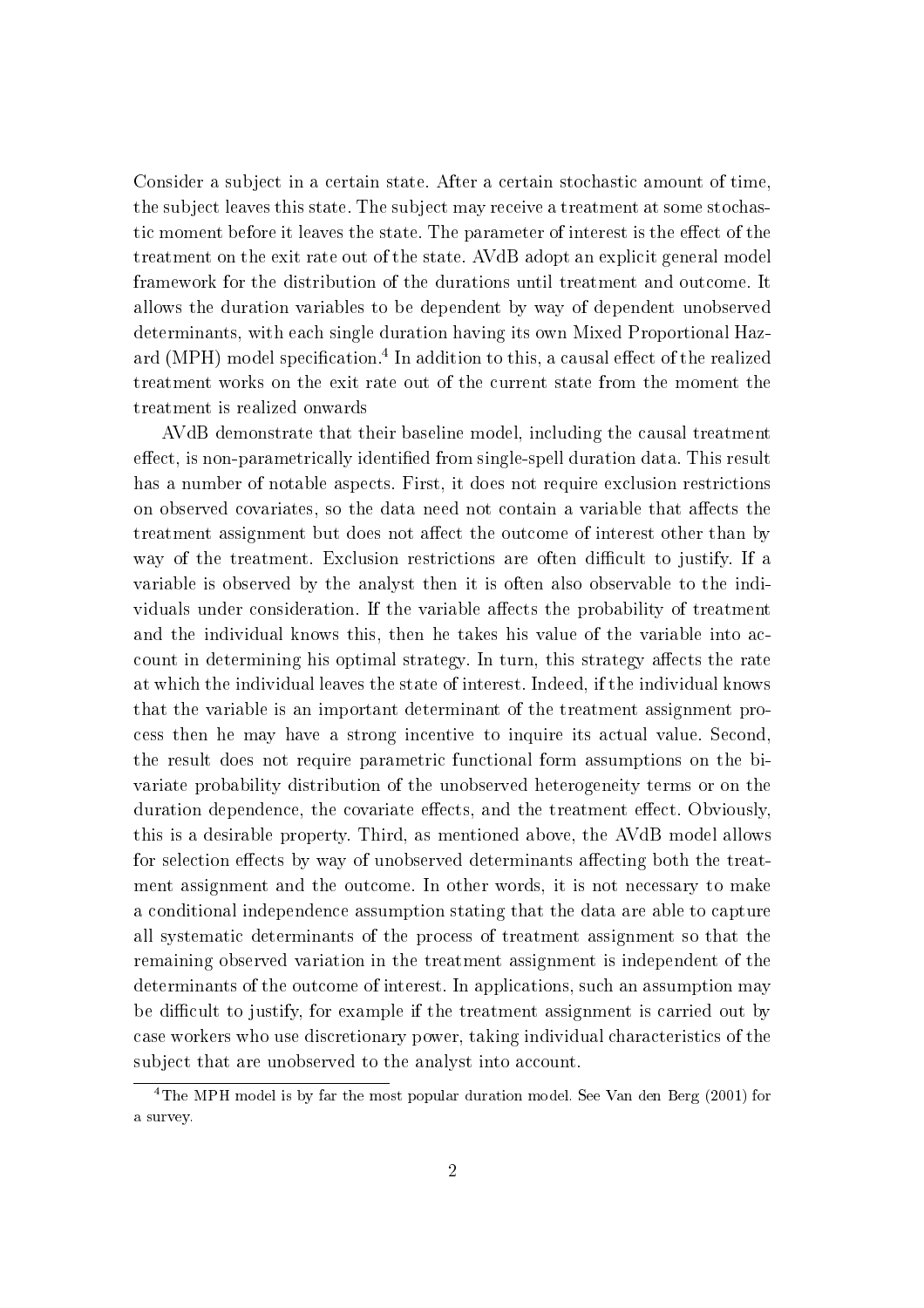Standard methods of treatment evaluation often rely on exclusion restrictions, parametric functional form assumptions on the joint distribution of the "error terms" in the model, or conditional independence assumptions to identify the treatment effect. In this sense, treatment evaluation with the AVdB model compares favorably to those methods. The aim of the present paper is to provide a better understanding of this. More precisely, we examine which information or variation in the data enables identification of the treatment effect in the AVdB model framework, by comparing the model specification and the data to those used in standard methods of treatment evaluation in the presence of selection effects.

The paper is organized as follows. In Section 2 we present the AVdB model framework. Section 3 makes the comparison to latent variable methods. Section 4 makes the comparison to panel data methods. Section 5 concludes.

### A duration model framework with dynami- $\overline{2}$ cally assigned treatments

Consider a subject in a certain state. After a certain amount of time, the subject leaves this state. The subject may receive a treatment at some moment before it leaves the state. We are interested in the determinants of the event of leaving the state, so the latter event is the event of interest, and the duration until this event is the variable of interest. To fix thoughts, consider an individual who is unemployed and who moves to employment at a certain point of time, and who may receive a training at some point during his spell of unemployment. For the sake of convenience, we use the term "individual" in general to denote the subject.

We normalize the point of time at which the individual enters the state to zero. The durations  $T_m$  and  $T_p$  measure the duration until the event of interest and the duration until treatment, respectively. The population that we consider concerns the inflow into the state, and the unconditional probability distributions that are defined below are distributions over this inflow into the state. Whether this is the inflow at a fixed point of calendar time or the total inflow over some range of inflow dates depends on the application at hand.

The two durations are random variables. We use  $t_m$  and  $t_p$  to denote their realizations. We assume that all individual differences in the joint distribution of  $T_m, T_p$  can be characterized by explanatory variables X, V, where X is observed and  $V$  is unobserved to the analyst. This means that any association between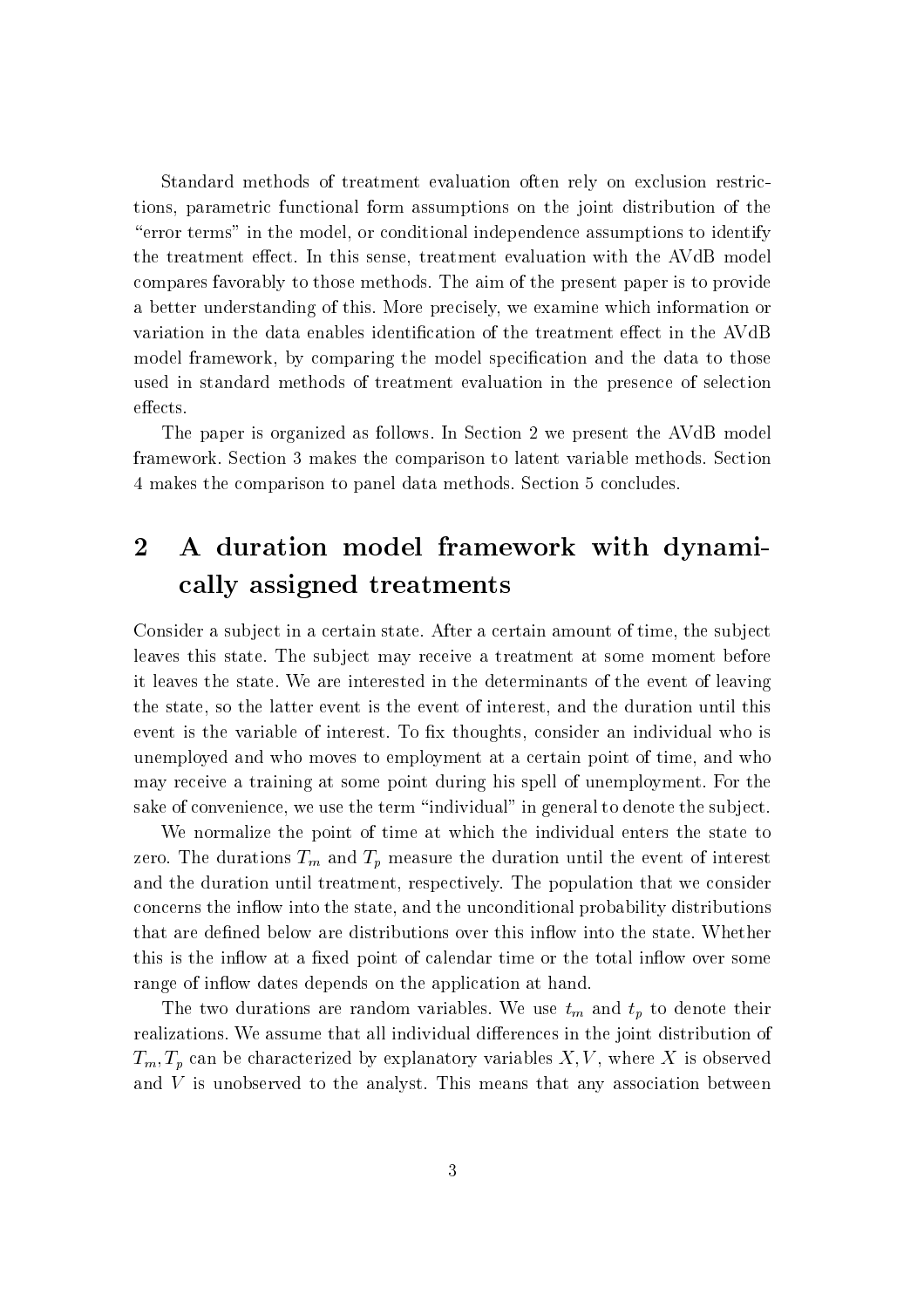$T_m$  and  $T_p$  conditional on X, V has a causal interpretation.<sup>5</sup> We assume that the joint distribution of  $T_m, T_p|X, V$  is absolutely continuous, so that it can be characterized in terms of the hazard rates  $\theta_p(t|x, V)$  and  $\theta_m(t|t_p, x, V)$  of, respectively,  $T_p|x, V$  and  $T_m|t_p, x, V$ .<sup>6</sup> Here and in similar settings below, x denotes the event  $\{X = x\}$ , and  $t_p$  the event  $\{T_p = t_p\}$ .

As noted in the introduction, we are interested in the causal effect of treatment on the exit out of the current state. The treatment and the exit are characterized by the *moments* at which they occur, and we are interested in the causal effect of treatment at time  $t_p$  on the individual outcome hazard  $\theta_m(t|t_p, x, V)$ . To proceed, we assume that treatment only possibly affects this hazard from the moment of treatment,  $t_n$ , onwards. There is no effect of future treatment on the current outcome hazard. More precisely, for given  $t$  the individual outcome hazard  $\theta_m(t|t_p, x, V)$  is the same for all future treatment times  $t_p \geq t$ . This level of  $\theta_m(t|t_p, x, V)$  is interpreted as the baseline "no treatment" level of the outcome hazard. For  $t_p < t$ ,  $\theta_m(t|t_p, x, V)$  may be different from this baseline level. The difference is the effect of the past treatment at  $t_p$  on the hazard at  $t > t_p$ . AVdB call the assumption that future treatment does not affect the current individual outcome hazard a "no anticipation" assumption and show that such an assumption is crucial for identification.<sup>7,8</sup> It should be stressed that this assumption does not exclude that forward-looking individuals have information on properties of

<sup>7</sup>In reality, there is often no information available on the degree to which an actual treatment is anticipated. Even if some anticipation cannot be ruled out, there is virtually never any information on the moment at which the individual receives information on the moment of treatment except in the special case that one knows that the moment of treatment is perfectly foreseeable by the individual. The fact that a realization of the event of interest could be due to the anticipation of a future treatment has haunted the empirical literature on treatment effects. Many standard treatment evaluation studies suffer from a potential bias due to anticipatory effects. This includes studies using "difference-in-differences" methods where one "difference" concerns a comparison between pre- and post-treatment circumstances (see Heckman, LaLonde and Smith, 1999, for an overview).

<sup>8</sup>Note that we attribute the entire association between  $T_m$  and  $T_p$  conditional on X, V to a causal effect of the treatment on the outcome. We do not consider reverse causal effects of the outcome on the treatment. This is natural within the current asymmetric treatment-outcome setup. Formally, it requires the additional assumption that there are no anticipatory effects of future *outcomes* on the assignment of the treatment. AVdB provide discussion.

 ${}^{5}$ AVdB formalize these statements by presenting the model in terms of potential-outcome variables. In the present paper we suppress this for expositional convenience.

<sup>&</sup>lt;sup>6</sup>For a nonnegative random (duration) variable T, the hazard rate is defined as  $\theta(t)$  =  $\lim_{d\downarrow 0} \Pr(T \in [t, t+dt)]$   $T \ge t$ /*dt*. Somewhat loosely, this is the rate at which the spell is completed at t given that it has not been completed before, as a function of t. It provides a full characterization of the distribution of T (see Lancaster, 1990, and Van den Berg, 2001).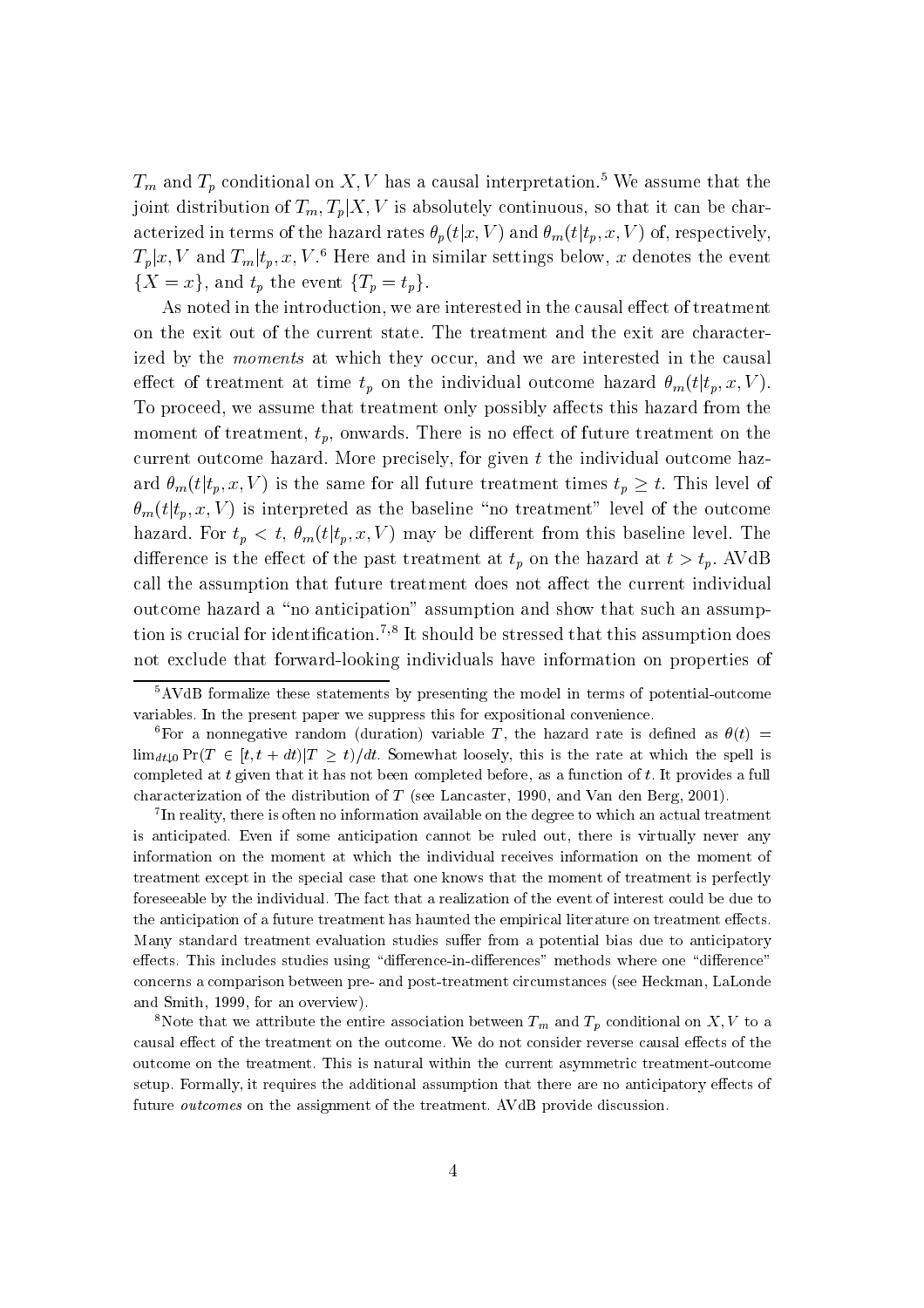the treatment process, and act on this information. Such information, and the induced association between the treatment and outcome processes, can be captured by the covariates  $X, V$ . Note, however, that conditioning on  $X, V$  typically also serves to control for other selection effects. Thus, we do not attach a causal interpretation to the association between  $T_m, T_p$  on the one hand and X, V on the other hand.<sup>9</sup>

Let  $V := (V_m, V_p)'$  be a  $(2 \times 1)$ -vector of unobserved covariates. Let  $T_p \perp \!\!\!\perp V_m | x, V_p$ , implying that  $\theta_p(t|x,V) = \theta_p(t|x,V_p)$ . Furthermore, let  $T_m \perp \!\!\!\perp V_p | t_p, x, V_m$ , so that  $\theta_m(t|t_p, x, V) = \theta_m(t|t_p, x, V_m)$ . Somewhat loosely, one may say that  $V_p(V_m)$ captures the unobserved determinants of  $T_p(T_m)$ . Now let us turn to the specifications of the hazard rates  $\theta_m(t|t_p, x, V_m)$  and  $\theta_p(t|x, V_p)$ . We adopt the following model framework,

Model 1.

$$
\theta_p(t|x, V_p) = \lambda_p(t)\phi_p(x)V_p \tag{1}
$$

$$
\theta_m(t|t_p, x, V_m) = \lambda_m(t)\phi_m(x)\delta(t|t_p, x)^{I(t>t_p)}V_m \tag{2}
$$

where I denotes the indicator function, which is 1 if its argument is true and 0 otherwise.

Apart from the factor involving  $\delta(t|t_p, x)$ , the above hazard rates have Mixed Proportional Hazard (MPH) specifications. The function  $\lambda_i$  is called the "baseline" hazard", because it gives the shape of the hazard rate  $\theta_i$  for any given individual. The hazard rate is said to be duration dependent if its value changes over  $t$ . Positive (negative) duration dependence means that  $\lambda_i$  is increasing (decreasing). The factor  $\phi_i(x)$  is called the "systematic part" of the hazard. In applied duration analysis, it is common to specify  $\phi_i(x) = \exp(x^i \beta_i)$ , so that the hazard function is multiplicative in all separate elements of  $x<sup>10</sup>$  Finally, the factor  $V<sub>i</sub>$  is called the "unobserved heterogeneity" factor.<sup>11</sup>

The factor  $\delta(t|t_p, x)^{I(t>t_p)}$  captures the treatment effect. The notation used here requires some discussion. First, note that there are alternative but observationally equivalent ways of capturing this effect. For example, one may suppress

<sup>&</sup>lt;sup>9</sup>As a consequence, we cannot predict outcomes under counterfactual treatment-assignment mechanisms. Identification of such outcomes would require additional information, such as strong functional-form assumptions, instrumental variables, or the imposition of an economictheoretic structure on the model.

<sup>&</sup>lt;sup>10</sup>In biostatistics,  $\beta_i$  is often called the "treatment effect" if x captures whether the subject has received a treatment at the beginning of the spell, but we avoid such confusing terminology.

<sup>&</sup>lt;sup>11</sup>AVdB also analyze alternative model specifications, notably with  $\delta$  depending on t, x, and on a third unobserved heterogeneity factor, say  $V_{\delta}$ .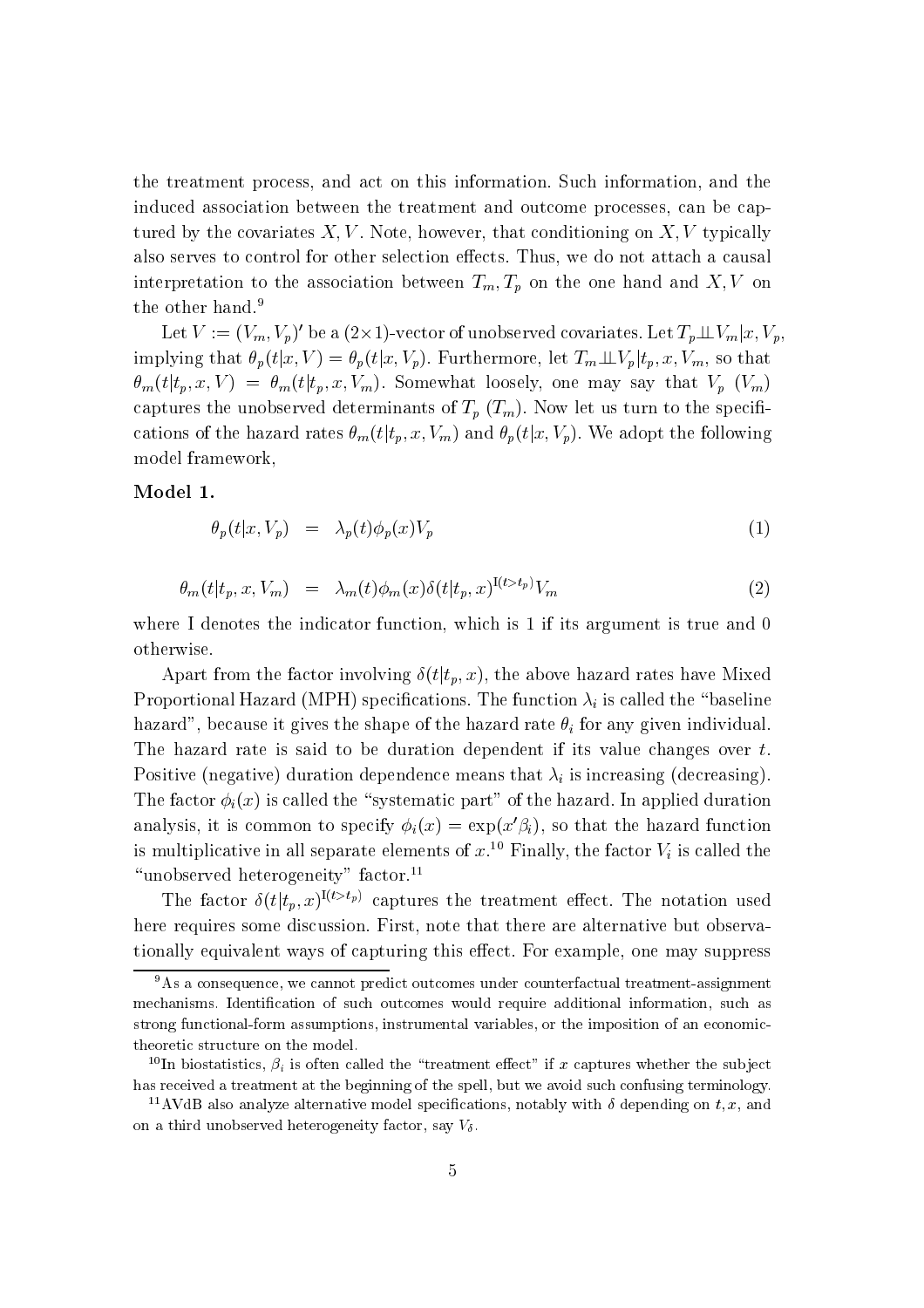$I(t > t_p)$  and redefine  $\delta$  such that it equals 1 if  $t \leq t_p$ . This is however less attractive from an expositional point of view. For example, in our setup a constant treatment effect is relatively easy to capture. The function  $\delta(t|t_n, x)$  is not identified on  $t \in [0, t_p]$ , so by not restricting its values on this interval we create an uninteresting identification problem. In the sequel, it is tacitly understood that all statements concerning  $\delta(t|t_p, x)$ , including identification statements, concern  $\delta(t|t_p, x)$  on  $\{(t, t_p, x) \in [0, \infty)^2 \times \mathcal{X} : t > t_p\}.$ 

Clearly, treatment is ineffective if and only if  $\delta(t|t_p, x) \equiv 1$ . Now suppose  $\delta(t|t_p, x)$  is equal to a constant larger than one. When  $T_p$  is realized then the level of the individual exit rate out of the current state increases by a fixed percentage. This stochastically reduces the remaining duration in that state, in comparison to the case where the treatment is given at a later point of time. More in general, we allow the treatment effect to vary with the moment of treatment  $t_p$ , with x, and with the elapsed time  $t$  in the current state. As a result, the individual effect may also vary with the time  $t - t_n$  since (the onset of) treatment.

We assume that  $V$  is independent of  $X$  with distribution  $G$ . We also assume that  $E(V_i) < \infty$ . This is a common assumption in the analysis of single-spell duration data with MPH-type models (see Heckman and Taber, 1994, and Van den Berg, 2001, for surveys). Note that we treat V as a "random effect". An alternative approach treats the individual values of  $V$  as unknown individual-specific parameters (or, equivalently, as "incidental" parameters or "fixed effects"). For convenience, we also impose a number of normalizations and regularity assumptions on the model (see AVdB). Notably, the individual values of x are taken to be time-invariant. For our results it is useful to point out that "binary treatment" analyses often define the issue of time-varying covariates away, by assuming that there is only a single point of time at which possible treatment and outcome may occur. Time-varying covariates are potentially very useful for the identification of duration models (see Honoré, 1991, and Heckman and Taber, 1994).

The model does not impose parametric functional form restrictions on the distributions of  $T_p|x, V_p$  and  $T_m|t_p, x, V_m$ . More specifically, the model is nonparametric in the sense that we do not make parametric functional form assumptions on the probability distribution of the unobserved heterogeneity factors, the baseline hazards, the systematic hazards, and the treatment effect. Furthermore, we do not impose that there are observed explanatory variables that do affect  $T_p$ but do not affect  $T_m$  other than by way of  $t_p$ . In other words, we do not exclude elements of x from  $\phi_m(x)$  that are included in  $\phi_p(x)$ .

It is useful to phrase the problem of the identification of the treatment effect in the presence of "selectivity", in the context of our Model 1. First, note that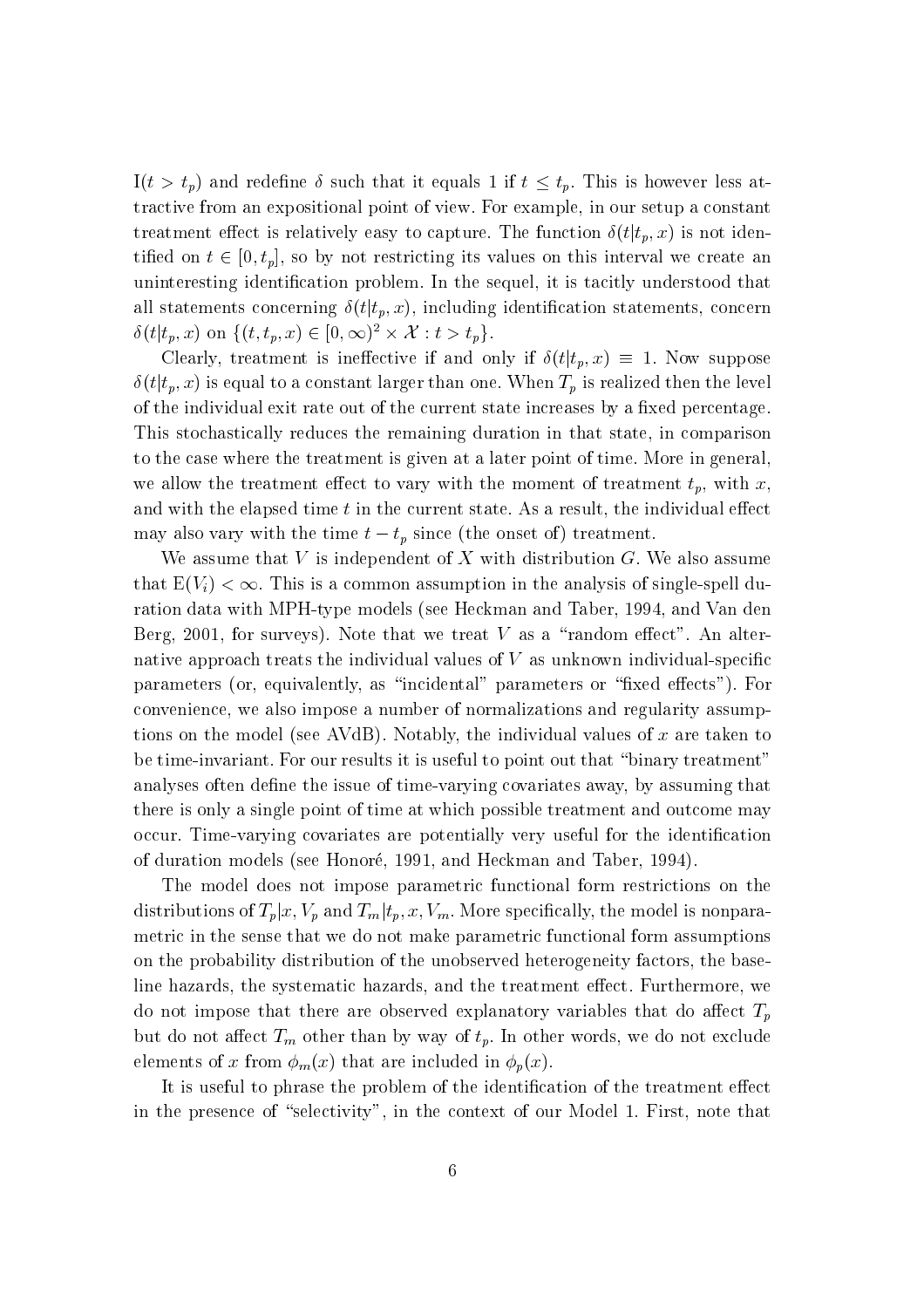the data typically provide observations on realizations of  $T_m$  and X. In addition, if treatment is initiated before the realization  $t_m$  then we also observe the treatment time  $t_p$ , otherwise we merely observe that  $T_p$  exceeds  $t_m$ . Now consider the (sub)population of individuals with a given value of  $x$ . The individuals who are observed to receive a treatment at a date  $t_p$  are not representative (in terms of their distribution of  $T_m, T_p, V$  for this population. The most important reason for this is that the distribution of  $V_p$  among them does not equal the corresponding population distribution, because individuals with high values of  $V_p$  are more likely to have been treated before at time  $t_p$ . If  $V_p$  and  $V_m$  are dependent, then by implication the distribution of  $V_m$  among them does not equal the corresponding population distribution either. A second reason is that, in order to *observe* the fact that treatment occurs at  $t_p$ , the individual should not have left the state of interest before  $t_p$ . Because of all this, the treatment effect cannot be inferred from a direct comparison of realized durations  $t_m$  of these individuals to the realized durations of other individuals. If the individuals with a treatment at  $t_p$  have relatively short durations then this can be for two reasons:  $(i)$  the individual treatment effect is positive, or  $(ii)$  these individuals have relatively high values of  $V_m$  and would have relatively short durations anyway. The second relation is called a *spurious* relation as it is merely due to the limited observability of the set of explanatory variables. This relation is referred to as "selectivity". If  $V_m$ and  $V_p$  are independent then  $I(t > t_p)$  is an "ordinary" exogenous time-varying covariate for  $T_m$ , and one may infer the treatment effect from a univariate duration analysis based on the distribution of  $T_m|t_p, x, V_m$  mixed over the distribution of  $V_m$ . However, in general there is no reason to assume independence of  $V_m$  and  $V_p$ , and if this possible dependence is ignored then the estimate of the treatment effect may be inconsistent.

We now examine Model 1 from a number of different angles. First, the probability  $Pr(T_m > t_m, T_p > t_p|x)$  can be expressed as

$$
Pr(T_m > t, T_p > t_p | x) =
$$
  

$$
\int_0^\infty \int_0^\infty \exp(-\phi_m(x)v_m[\Lambda_m(\min\{t, t_p\}) + I(t > t_p)\Delta(t|t_p, x)) -\phi_p(x)v_p\Lambda_p(t_p)) dG(v_m, v_p)
$$

with

$$
\Lambda_i(t) := \int_0^t \lambda_i(\tau) d\tau
$$
  

$$
\Delta(t|t_p, x) := \int_{t_p}^t \lambda_m(\tau) \delta(\tau|t_p, x) d\tau.
$$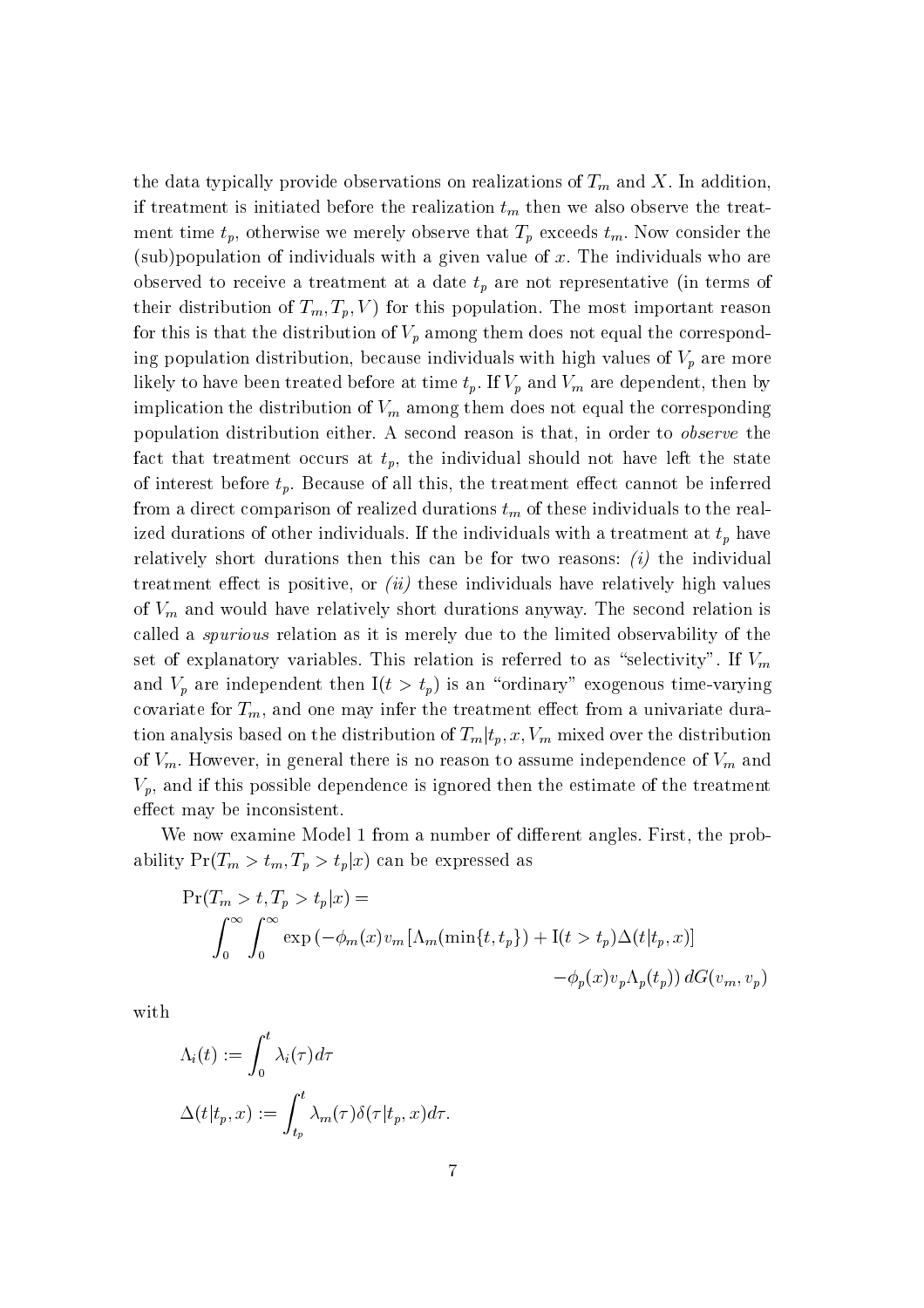The joint density of  $T_m, T_p|x$  follows from differentiation with respect to  $t_m$  and  $t_p$ . Note that Model 1 and the above include a specification of the distribution of  $T_p$  for  $T_p > T_m$ . This specification is immaterial, as it does not play any role in the paper or indeed in any empirical analysis.

To make comparisons to other models, it is useful to rewrite Model 1 as a regression-type model. It is well known that the integrated hazard of a duration distribution has an exponential distribution with parameter 1 (see e.g. Ridder, 1990, Horowitz, 1999). From this it follows that we can write

$$
\log \Lambda_p(T_p) = -\log \phi_p(x) - \log V_p + \varepsilon_p \tag{3}
$$

$$
\log\left[\Lambda_m(\min\{T_m, t_p\}) + \mathcal{I}(T_m > t_p)\Delta(T_m|t_p, x)\right] \\
= -\log\phi_m(x) - \log V_m + \varepsilon_m,\tag{4}
$$

where

$$
\varepsilon_m \perp \perp \varepsilon_p
$$
, and  $(\varepsilon_m, \varepsilon_p) \perp \perp (X, V)$ 

and  $\varepsilon_p$  and  $\varepsilon_m$  have an Extreme Value – Type I (EV1) probability distribution. This distribution does not have any unknown parameters; its density equals

$$
f(\varepsilon_i) = e^{\varepsilon_i} e^{-e^{\varepsilon_i}}, \qquad -\infty < \varepsilon_i < \infty
$$

Note that  $V_p$  and  $V_m$  are allowed to be dependent. Also, it is important to stress that the fact that  $\varepsilon_p$  and  $\varepsilon_m$  have a fully specified distribution does not mean that we make a parametric functional form assumption on the distributions of  $T_p|x, V_p$ and  $T_m|t_p, x, V_m$ . This is because the left-hand sides of the above regressiontype equations specify unknown transformations of the dependent variables: the integrated baseline hazard  $\Lambda_p$  for  $T_p$ , and a generalized integrated baseline hazard (including treatment effects depending on  $t_p$ ) for  $T_m$ . Equation (3), for example, can be rewritten as

$$
T_p = \Lambda_p^{-1} \left( \frac{e^{\varepsilon_p}}{\phi_p(x)V_p} \right),\,
$$

where  $\Lambda_n^{-1}$  is the (generalized) inverse of  $\Lambda_p$ .

The fact that we specify the assignment of treatment by specifying the hazard rate of a duration distribution rather than the individual realization of the duration variable itself implies that there is a random component in the assignment that is by definition independent of all other variables. This random component is represented by the term  $\varepsilon_p$  in the "regression" equation (3) for  $T_p$ . One may interpret this random component in terms of the randomness in the treatment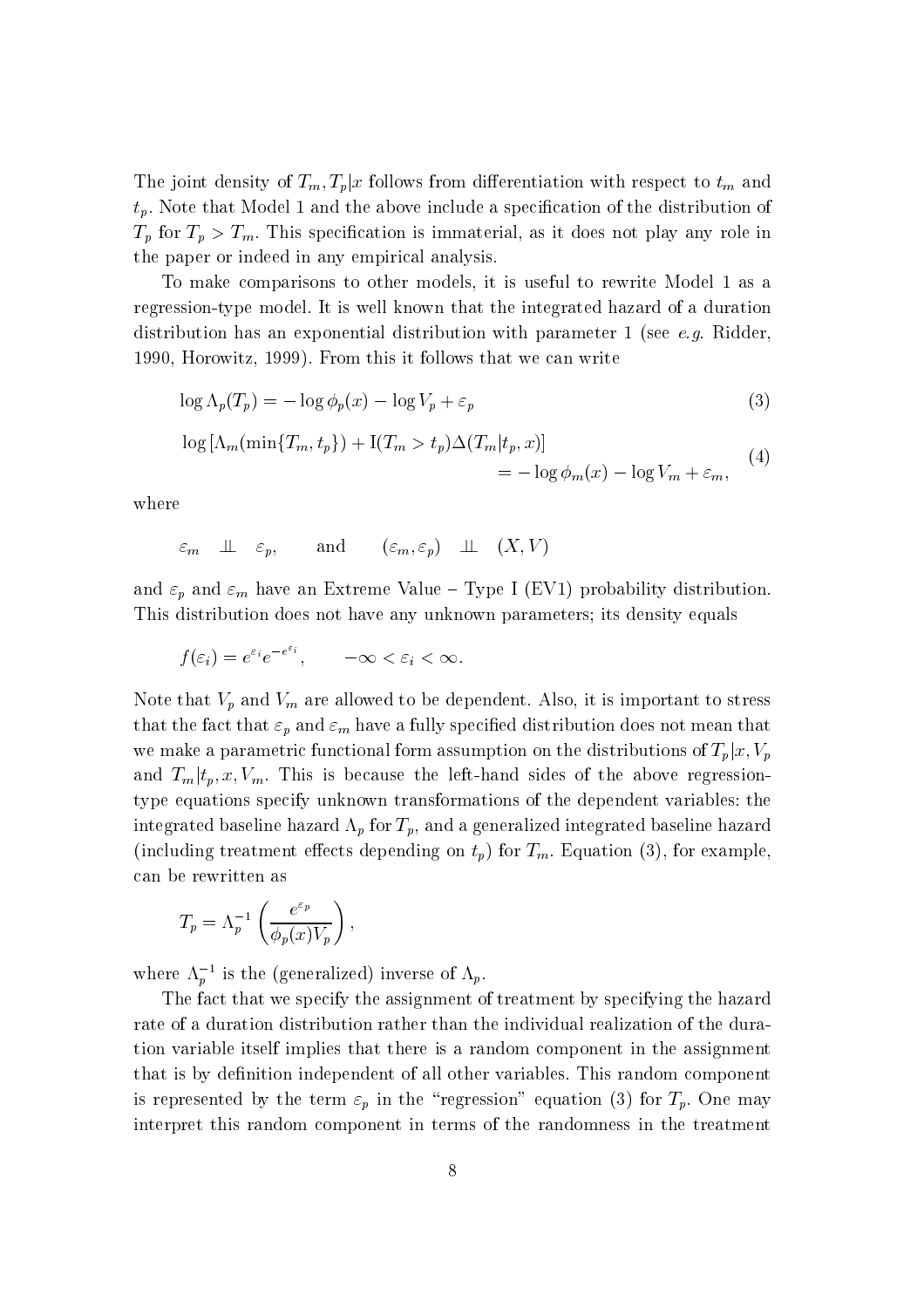assignment at t that remains if we take  $\theta_p(t|x, V_p)$  as given. Consider an individual who has not yet been given a treatment and who has not yet left the state of interest, at time t. Basically, in a small time interval  $[t, t+dt)$ , the probability of treatment is  $\theta_p(t|x, V_p)dt$ , and the probability of no treatment is  $1 - \theta_p(t|x, V_p)dt$ . This is a Bernoulli trial. Given  $\theta_p(t|x, V_p)dt$ , its outcome is randomized. In practice, such randomization may reflect behavior of the institution that supplies or imposes the treatments, or it may reflect random external shocks.

We first discuss identification from single-spell data. The components of Model 1 that can be freely specified are  $\Lambda_m$ ,  $\Lambda_p$ ,  $\phi_m$ ,  $\phi_p$ ,  $\Delta$ , and G. To each specification of  $\Lambda_m, \Lambda_p, \phi_m, \phi_p, \Delta, G$  corresponds a joint distribution of  $T_m, \mathbb{I}(T_m > T_p)$  and  $T_p I(T_m > T_p)$  given x. Ideally, we can directly infer the latter from a large data set and in the sequel we will simply refer to it as the "data". We say that the model is "identified" under the given assumptions if no two model specifications that satisfy these assumptions generate the same data. AVdB demonstrate that Model 1 is non-parametrically identified from single-spell data. The result implies that the treatment effect is identified without exclusion restrictions or parametric functional form restrictions on the distribution of unobserved heterogeneity.

We now turn to the case where the data cover multiple spells of an individual in the state of interest, *i.e.* if the data are "multiple-spell" data. We assume that an individual has a fixed value of  $V$ . For a given individual, the different spells provide independent draws from the joint distribution of  $T_m$ ,  $I(T_m > T_p)$  and  $T_p I(T_m > T_p)$  given x and V. The extension to more than two spells is trivial. Also note that the setup includes cases in which physically different individuals share the same value of V and we observe one duration for each of these individuals. Such a group of individuals is usually called a "stratum".

Since  $V$  is unobserved, the duration variables are not independent across spells given x. In fact, any stochastic dependence across spells can only be due to the presence of heterogeneity. It is ruled out by assumption that realizations of  $T_m$  or  $T_p$  in one spell affect the distributions of durations in another spell. This may be a strong assumption in some applications. For example, participation in a training program for the unemployed may have an effect on the durations of future unemployment spells.

Compared to Model 1, the AVdB model for multiple spells is much more flexible. It allows for interaction between  $t$  and  $x$  in the individual hazard rates, so that the MPH structure is relaxed substantially. It also allows for dependence of V and x, and it does not require that  $E(V_i) < \infty$ . It is allowed that the individual hazard rates in the second spell depend on  $t, x$  in a different way than they do in the first spell. The treatment effect and the systematic components may also be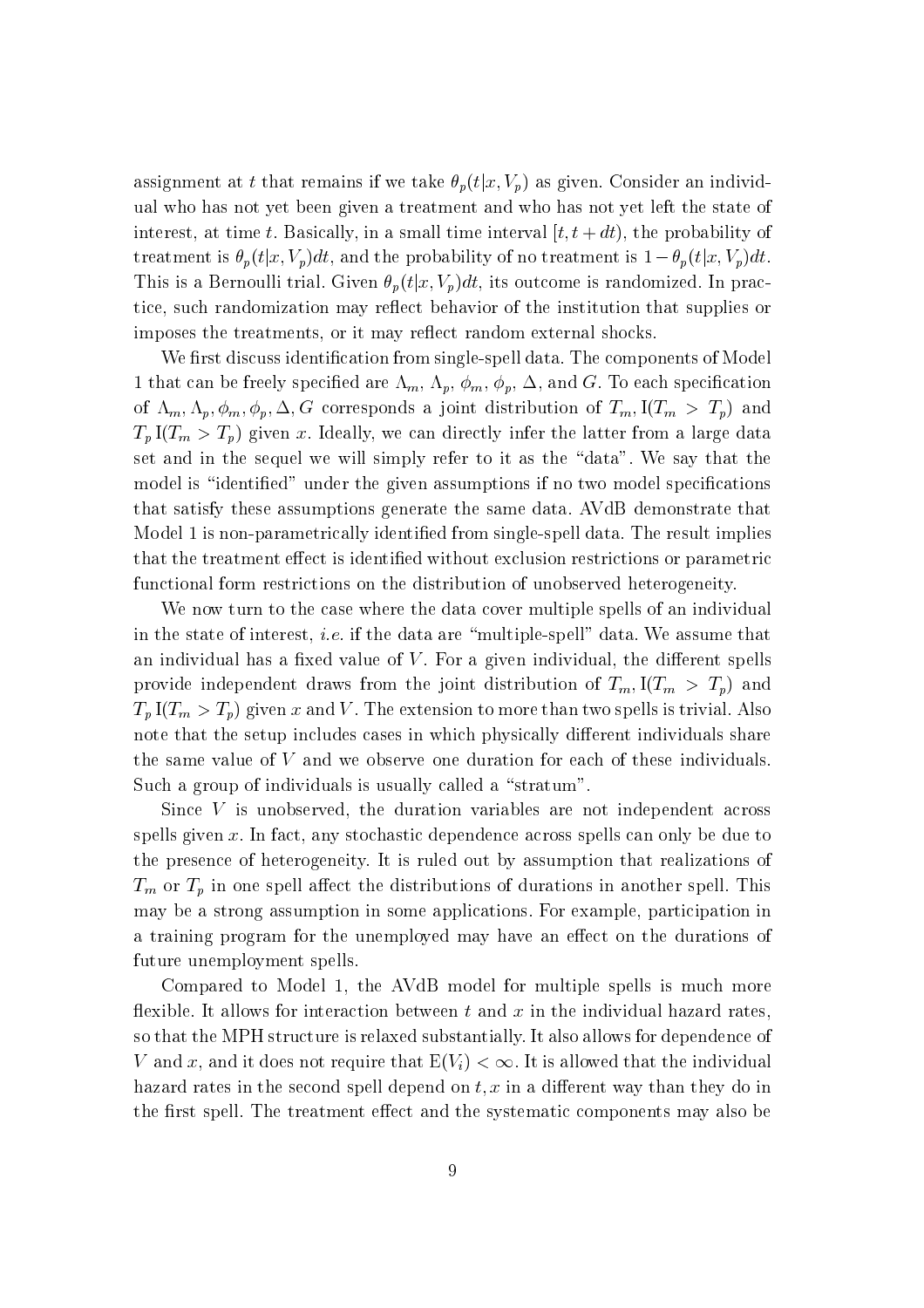different across the two spells, and  $x$  may even be completely absent. However, it still requires that the treatment effect and the unobservables affect the hazard rates multiplicatively. AVdB demonstrate that this model is non-parametrically identified from multiple-spell data.

### Comparison to latent variable models with bi-3 nary treatment assignment

We start this section by considering identification of a treatment effect in standard latent variable models with binary treatment assignment (see Maddala, 1983, and Wooldridge, 2002, for overviews). We restrict attention to the relations between the *mean* of the endogenous variables on the one hand and the explanatory variables on the other. This is in line with the spirit in which these models are interpreted.<sup>12</sup>

Consider

$$
Y = x'_{Y} \beta_{Y} + x'_{Y} \delta_{0} I(Z > 0) + \varepsilon_{Y}
$$
  
\n
$$
Z = x'_{Z} \beta_{Z} + \varepsilon_{Z}
$$
\n(5)

where Y, Z,  $\varepsilon_Y$ , and  $\varepsilon_Z$  are continuous random variables,  $Z > 0$  indicates treatment,  $I(Z > 0)$  is a binary treatment indicator, and  $x'_{Y} \delta_0$  is the treatment effect. We assume that inference is based on a random sample of subjects with information on Y,  $x_Y$ ,  $x_Z$ , and I(Z > 0) for each subject. Furthermore,  $x := (x_Y, x_Z)$  is independent of  $\varepsilon_Y, \varepsilon_Z$ . We take the parameter  $\beta_Z$  to be identified from the data on  $I(Z > 0)$  and  $x_Z$ . It is generally acknowledged that either exclusion restrictions (stating that some covariates in  $x<sub>Z</sub>$  with non-zero parameters in  $\beta<sub>Z</sub>$  are not included in  $x<sub>Y</sub>$  or parametric functional-form assumptions on the joint distribution of  $\varepsilon_Y, \varepsilon_Z$  are required for identification of the treatment-effect parameter  $\delta_0$ . To illustrate this, suppose one aims to identify  $\delta_0$  from the difference in the mean outcomes of treated and untreated individuals.

$$
E(Y|Z > 0, x) - E(Y|Z \le 0, x) =
$$
  

$$
x'_Y \delta_0 + E(\varepsilon_Y|\varepsilon_Z > -x'_Z \beta_Z, x_Z) - E(\varepsilon_Y|\varepsilon_Z \le -x'_Z \beta_Z, x_Z).
$$
 (6)

If we do not make parametric functional form assumptions on the joint distribution of  $\varepsilon_Y$ ,  $\varepsilon_Z$  then the difference in the conditional mean errors in the right-hand

<sup>&</sup>lt;sup>12</sup>See e.g. Heckman (1990) for identification results based on full information.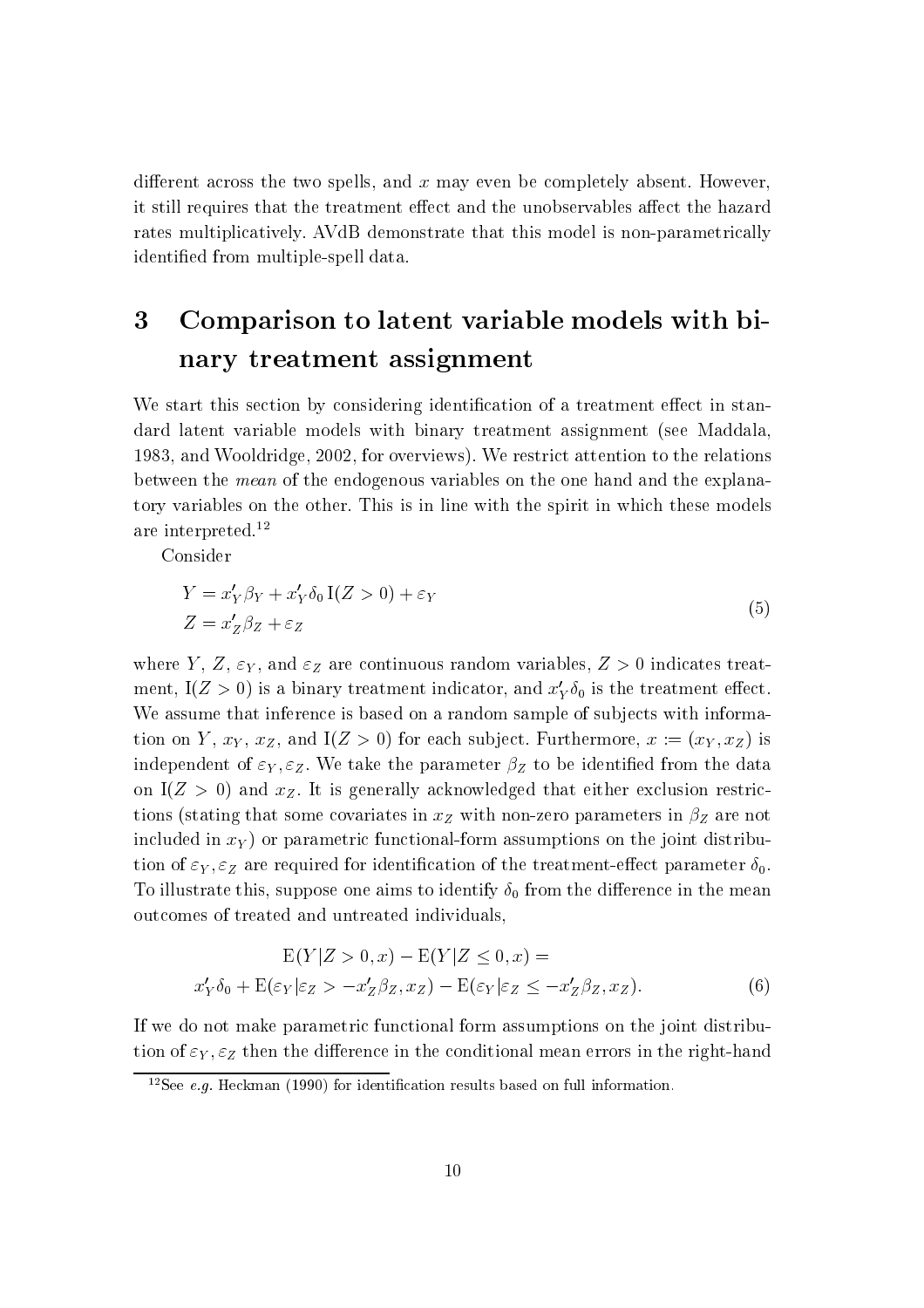side of (6) can be linear in  $x'_Z \beta_Z$  on its support. If, in addition, we do not impose an exclusion restriction then obviously  $\delta_0$  is not identified from this linear expression.

Now suppose that we do not observe Y but only  $I(Y > 0)$ . This is the "binary" treatment – binary outcome" specification. For example,  $Z > 0$  may indicate whether an unemployed individual has participated in a training program, and  $Y > 0$  may indicate whether he has found a job. The binary specification for Y effectively reduces the information in the data, so identification needs at least as many assumptions as above (see Cameron and Heckman, 1998, for results).

Before we contrast the identification results, it should be noted that using latent variable models with binary treatment assignment or discrete-time panel data models when  $Y$  is in fact a (function of a) duration variable leads to a number of intractable practical problems. First, it requires aggregation over time. Often, it is recorded whether a treatment occurs in a baseline period, and it is recorded whether the outcome *(i.e.* the duration variable) is realized in the subsequent period. Then, the question arises what to do when the treatment and the outcome occur in the same period. In addition, it is not clear how to deal with observations that are right-censored before the end of the observation window. It is common that a spell in a state of interest can end in different ways. Usually, only a subset of these are deemed interesting. For example, an unemployment spell can end because of a transition to work, but also because of a transition into education, military service, etcetera. A study of the transition rate to work may treat transitions to other destinations as independently rightcensoring the duration until work. The treatment effect estimate may be biased if such observations are discarded or if they are treated as observations of exit to work.

Now let us consider the similarities and differences between the above model and the duration model of Section 2 in its regression representation  $(3)-(4)$ , and the corresponding identification results. To shape thoughts, one may, in the above latent variable model, interpret Y as  $\log T_m$  and  $Z > 0$  as  $T_p < T_m$ . Of course, alternative interpretations are possible, and each of them is imperfect. Moreover, if Model 1 is the true model then in general the parameter  $\delta_0$  in the above model specification is a complicated function of all parameters of Model 1.

The most notable similarity between the models concerns the proportionality assumptions in Model 1 and the additivity assumption in regression equations. Both impose some "smoothness" by excluding certain interactions of time and explanatory variables at the individual level. The MPH specification does impose more structure than a regression specification, because the former decomposes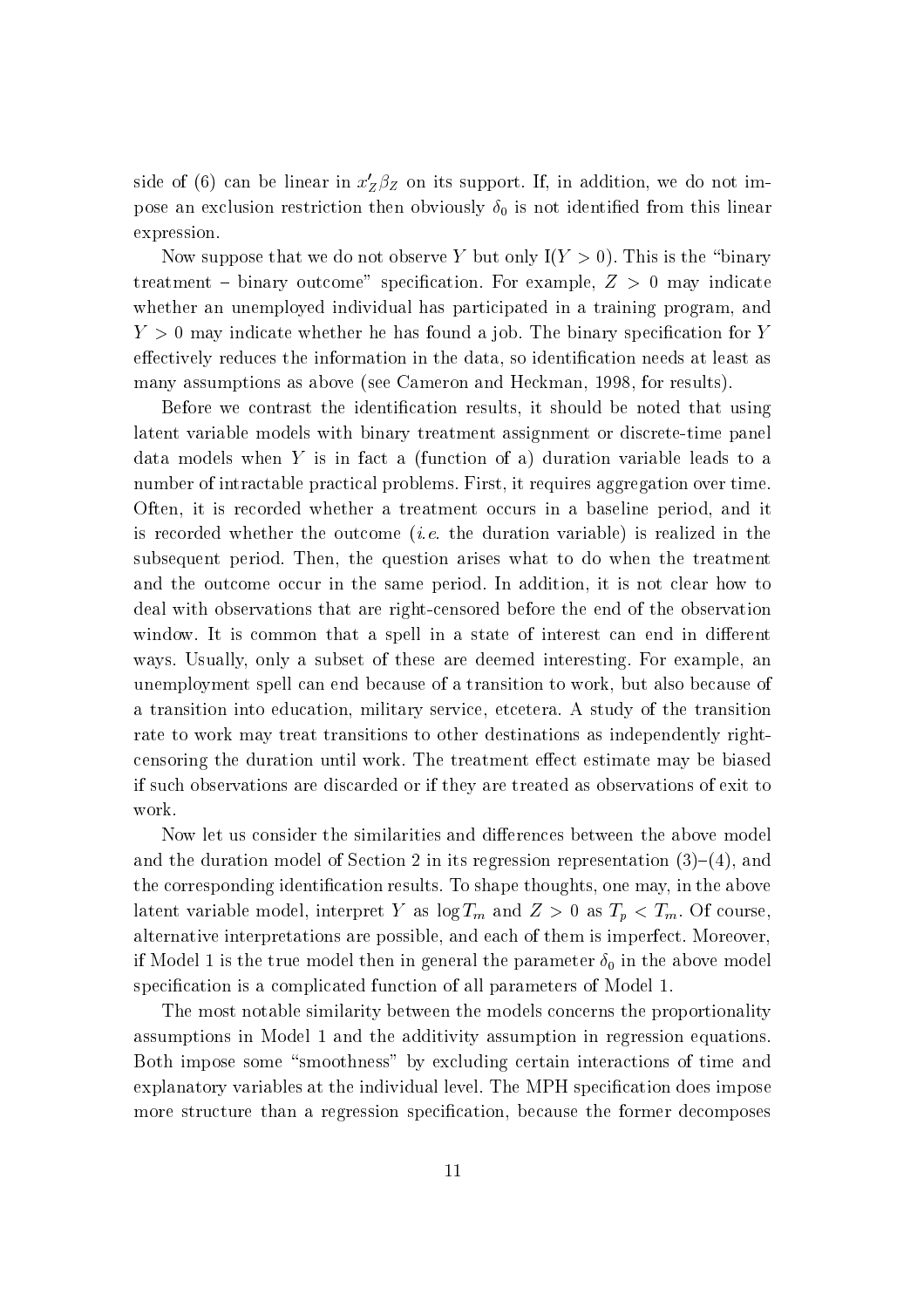the "error term" into two terms. $^{13}$ 

The most fundamental difference between the data used for the latent variable model and the data used for Model 1 concerns the fact that the latter incorporate the timing of the treatment whereas the former do not. At the same time, the most fundamental difference between the identification result for the latent variable model and the identification result for Model 1 concerns the fact that the latter does not need exclusion restrictions and even allows the treatment effect to have a time dimension. This suggests that the timing of events provides potentially very useful information on the treatment effect.

We shed more light on this by returning to Model 1. A single observation is equivalent to an observation of a realization of  $\min\{T_m, T_p\}, I(T_m > T_p)$  and  $T_m \mathbb{I}(T_m > T_p)$  given x. The pair  $\min\{T_m, T_p\}$ ,  $\mathbb{I}(T_m > T_p)$  is called the *identi*fied minimum of  $T_m, T_p$ . The data and the model can be decomposed into two parts: the identified minimum given x, and the duration from  $T_p$  until  $T_m$  if  $T_p$  is smallest. Let us examine the part of the model that specifies the distribution of this identified minimum given  $x$ . This is in fact the well-known competing risks model with dependent risks, where the dependence runs by way of related unobserved heterogeneity factors (see Heckman and Honoré, 1989, Lancaster, 1990). Note that, because of the no-anticipation assumption, the specification of the competing risks model does not depend on  $\delta$ . Heckman and Honoré (1989) show that, under a number of assumptions, the dependent competing risks model is identified from single-spell data on the identified minimum and  $x$ . So if the data provide exact knowledge of the joint distribution of the identified minimum given x then  $\phi_m, \phi_p, \Lambda_m, \Lambda_p$ , and G can be deduced. Of course, we observe not only the identified minimum and x, but also  $T_m I(T_m > T_p)$ . The latter, which is intimately linked to the time distance between the moment of outcome and the moment of treatment, can be used to identify  $\delta(t|t_p, x)$ . Intuitively, one can compare the actual distribution of this time distance to the distribution that would prevail if  $\delta = 1$ . The latter distribution is identified from the competing risks model.

To clarify this further, we compare the observable exit rate  $\theta_m$  at time t for individuals who are treated at some time  $t_p < t$ ,

$$
\theta_m(t|T_p = t_p, x) = \lambda_m(t)\phi_m(x)\delta(t|t_p, x)E(V_m|T_m \ge t, T_p = t_p, x)
$$

 $13$  Because of this, identification of an MPH model requires data on the whole distribution of the duration variable given  $X$  instead of just the mean given  $X$ , and without the proportionality assumption embedded in the MPH specification the model is not identified (Van den Berg, 2001). All of this is also essential for the identification of the shape of  $\delta$  as a function of t or  $t-t_n$  in Model 1, which is why a comparison of identification of the treatment effect to that in the latent variable model is fairer if one restricts attention to constant  $\delta$ .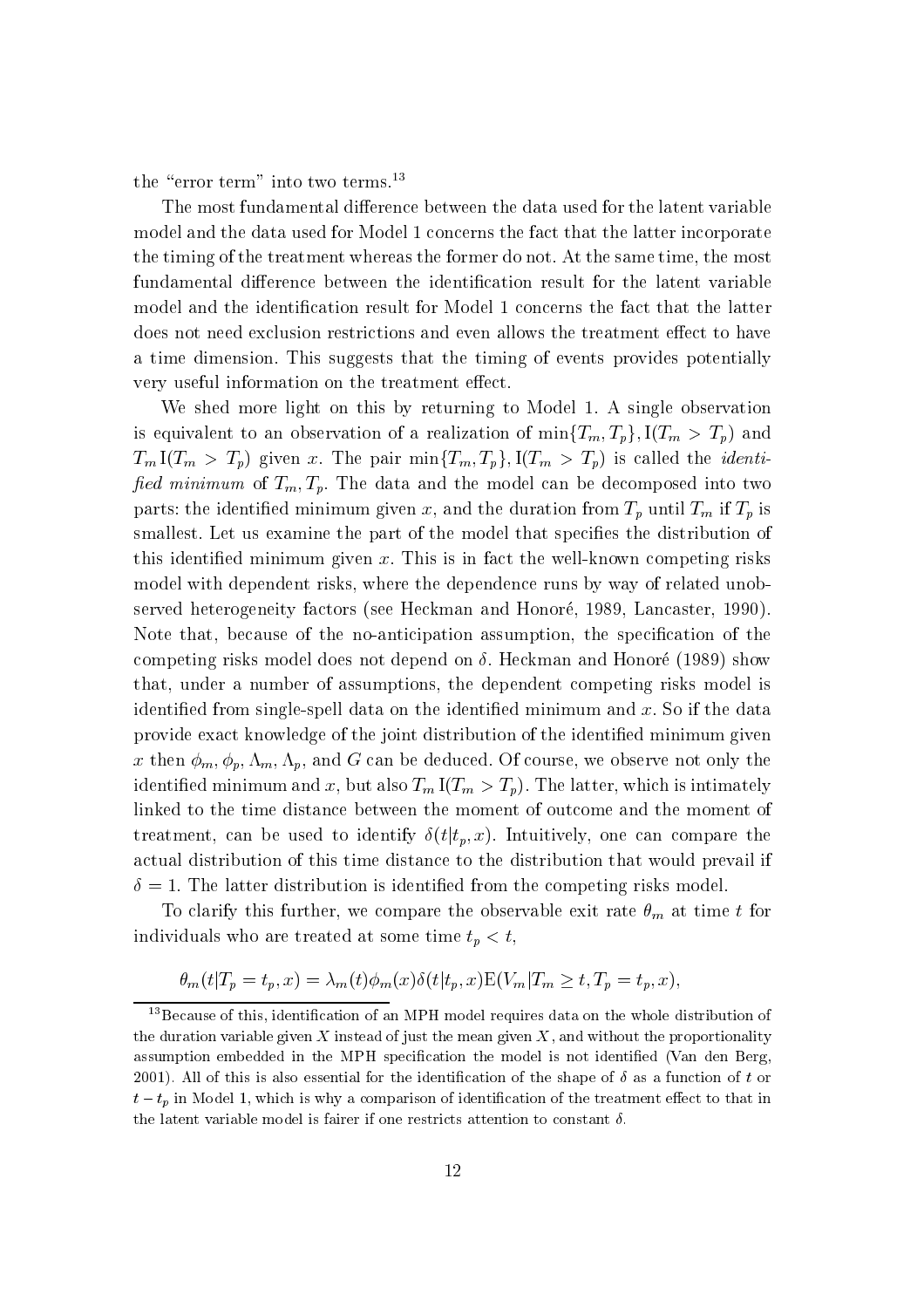to the exit rate  $\theta_m$  at time t for individuals who have not yet been treated at t,

$$
\theta_m(t|T_p > t, x) = \lambda_m(t)\phi_m(x)E(V_m|T_m \geq t, T_p > t, x)
$$

Note that

$$
\log \theta_m(t|T_p = t_p, x) - \log \theta_m(t|T_p > t, x) =
$$
  

$$
\log \delta(t|t_p, x) + \log \mathbb{E}(V_m|T_m \ge t, T_p = t_p, x) - \log \mathbb{E}(V_m|T_m \ge t, T_p > t, x).
$$

So, for t near  $t_p$  we have that

$$
\lim_{t \downarrow t_p} [\log \theta_m(t|T_p = t_p, x) - \log \theta_m(t|T_p > t, x)] =
$$
\n
$$
\log \delta(t_p^+|t_p, x) + \log E(V_m|T_m \ge t_p, T_p = t_p, x) - \log E(V_m|T_m \ge t_p, T_p > t_p, x),
$$
\n(7)

where  $\delta(t_n^+|t_p,x) := \lim_{t \downarrow t_p} \delta(t|t_p)$  is the effect of treatment at  $t_p$  on the outcome hazard just after  $t_p$ . The selection effect  $\log E(V_m | T_m \geq t_p, T_p = t_p, x)$  $\log E(V_m|T_m \geq t_p, T_p > t_p, x)$  is identified from the competing risks part of the model. In words, we know the average "quality"  $(V_m)$  among treatment and control groups at  $t_p$  from the competing risks part of the model. This enables identification of  $\delta(t_p^+|t_p,x)$ . A given treatment works and only works from the day the subject is exposed to its possible effects, whereas unobserved heterogeneity affects the observed exit rate out of the current state from the start.<sup>14</sup>

The above results based on the partitioning of model and data reinforce the conclusions from the comparison between the binary treatment approach and the duration model approach. First of all, the timing of events conveys useful information on the treatment effect. Second, the MPH specification is important, because this is assumed for the identification of the competing risks model.<sup>15</sup>

#### Comparison to panel data models  $\boldsymbol{4}$

Consider the dynamic panel data model

$$
W_t = x'_{W,t} \beta_W + x'_{W,t} \delta_0 I(Z_t > 0) + V_W + \epsilon_{W,t}
$$
  
\n
$$
Z_t = x'_{Z,t} \beta_Z + V_Z + \epsilon_{Z,t},
$$
\n(8)

 $14$ Econometric evaluation approaches typically require some independent variation in the assignment of treatment for identification of a treatment effect. In our framework, this is taken care of by the random component  $\varepsilon_p$  in the "regression" equation (3) for  $T_p$ , which only affects  $\mathcal{T}_m$  by way of the treatment.

 $15$ See Abbring and Van den Berg (2003a) for intuition behind the identification of the competing risks model.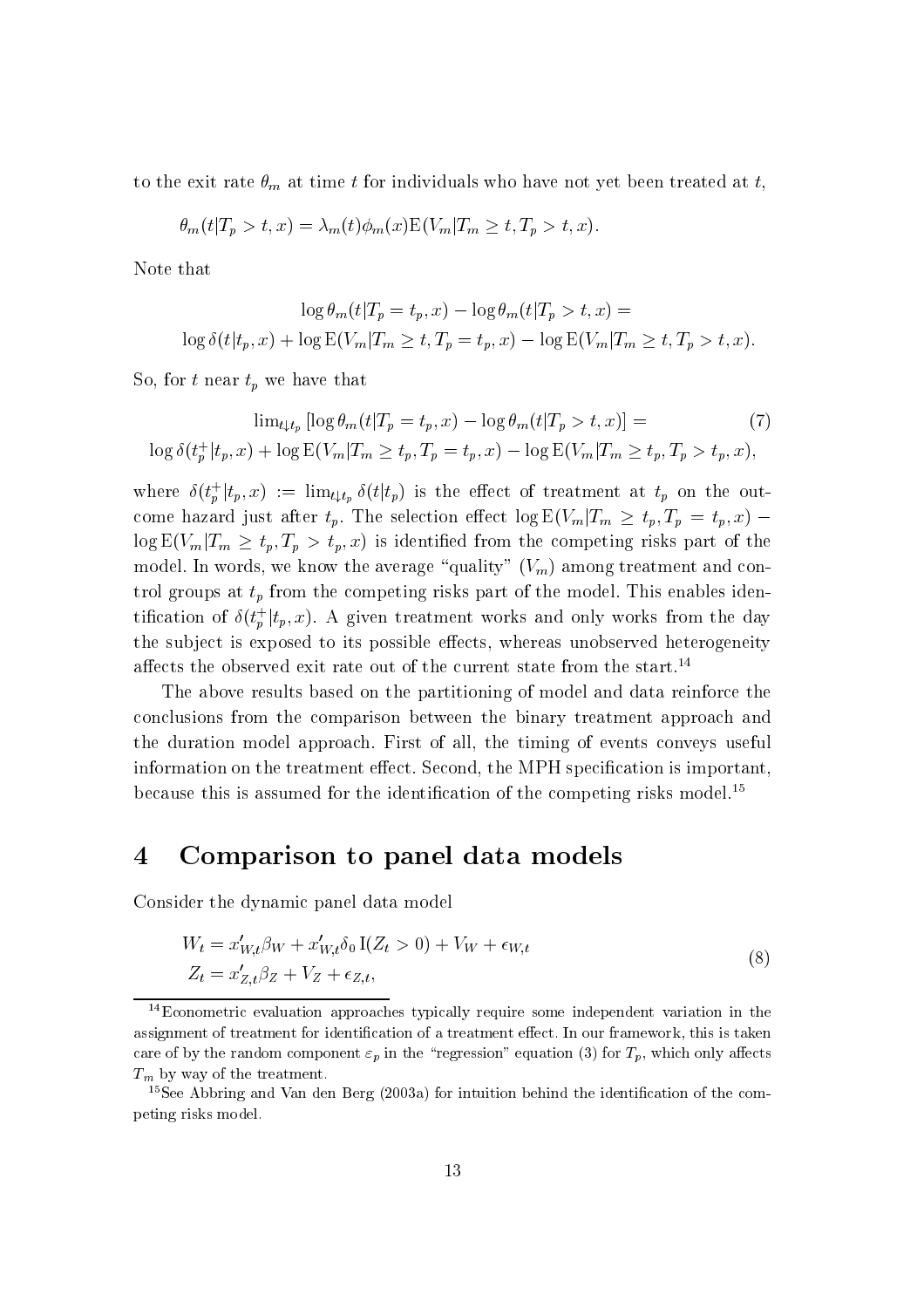where the index t denotes time. We deliberately introduce new notation  $W_t$  for the outcome because below we adopt two different interpretations of  $W_t$  in terms of duration outcomes. Inference is based on a random sample of subjects with information on  $W_t$ ,  $W_{t-1}$ ,  $x_{W,t}$ ,  $x_{W,t-1}$ ,  $x_{Z,t}$ ,  $x_{Z,t-1}$ ,  $I(Z_t > 0)$ , and  $I(Z_{t-1} > 0)$  for each subject. We take  $E[\epsilon_{W,t-1}|Z_{t-1}, Z_t, x_{W,t-1}, x_{W,t}] = E[\epsilon_{W,t}|Z_{t-1}, Z_t, x_{W,t-1}, x_{W,t}]$ 0. Thus, the spurious dependence between treatment and outcome (the "selection effect") runs by way of the relation between  $V_W$  and  $V_Z$ . We can treat  $V_W$  as a fixed effect and control for it by taking first differences of  $W_t$  across time,

 $E[W_t - W_{t-1} | Z_{t-1} \leq 0, Z_t > 0, x_{W,t-1}, x_{W,t}] = (x_{W,t} - x_{W,t-1})' \beta_W + x'_{W,t} \delta_0.$  (9)

Clearly,  $\delta_0$  is identified (under standard support conditions on the regressors).

Now suppose that  $\beta_W$  varies over time. The equivalent of the right-hand side of equation (9) equals  $x'_{W,t}\beta_{W,t} - x'_{W,t-1}\beta_{W,t-1} + x'_{W,t}\delta_0$ . As a result,  $\delta_0$  is unidentified from  $E[W_t - W_{t-1} | Z_{t-1} \leq 0, Z_t > 0, x_{W,t-1}, x_{W,t}].$  A "difference-in-differences" however gives

$$
E[W_t - W_{t-1} | Z_{t-1} \le 0, Z_t > 0, x_{W,t-1}, x_{W,t}]
$$
  
- 
$$
E[W_t - W_{t-1} | Z_{t-1} \le 0, Z_t \le 0, x_{W,t-1}, x_{W,t}] = x'_{W,t} \delta_0,
$$
 (10)

so  $\delta_0$  is again identified. Note that this does not require the specification of a model equation for the treatment assignment  $Z_t$ . Moreover,  $Z_t$  and  $X_{W,t}$  may be dependent, and the method even works in the absence of observed covariates. Also, clearly,  $\delta_0$  can be allowed to depend on t.

We can relate the dynamic panel data model to our model in two ways. We can either (i) let  $W_t$  be a survival indicator for a single outcome duration  $T_m$  and set  $W_t = 1 \iff T_m < t$ , or *(ii)* relate each  $W_t$  to a separate outcome duration, say  $T_{m,t}$ .

Option  $(i)$  suggests a link between our single-spell duration model and a multiperiod panel data model. In fact, because a duration variable has a time unit, single-spell duration models are often thought to be similar to multi-period panel data models. However, this apparent similarity is deceptive. In the case of  $(i)$ , we only observe one duration outcome per individual, so  $W_{t-1} = 1 \Longrightarrow W_t = 1$ , which is not necessarily so in the general case of specification (8). The latter specification allows for more variation in  $W_t$  and  $W_{t-1}$  given  $Z_{t-1}, Z_t, x_{W,t-1}, x_{W,t}$ . This variation distinguishes panel data models from our duration model. As a result, we cannot apply (9) and, in particular, we cannot apply difference-indifferences as in  $(10)$ .

Nevertheless, the results at the end of the previous section (see equation  $(7)$ ) suggest that an approach in the spirit of the difference-in-differences approach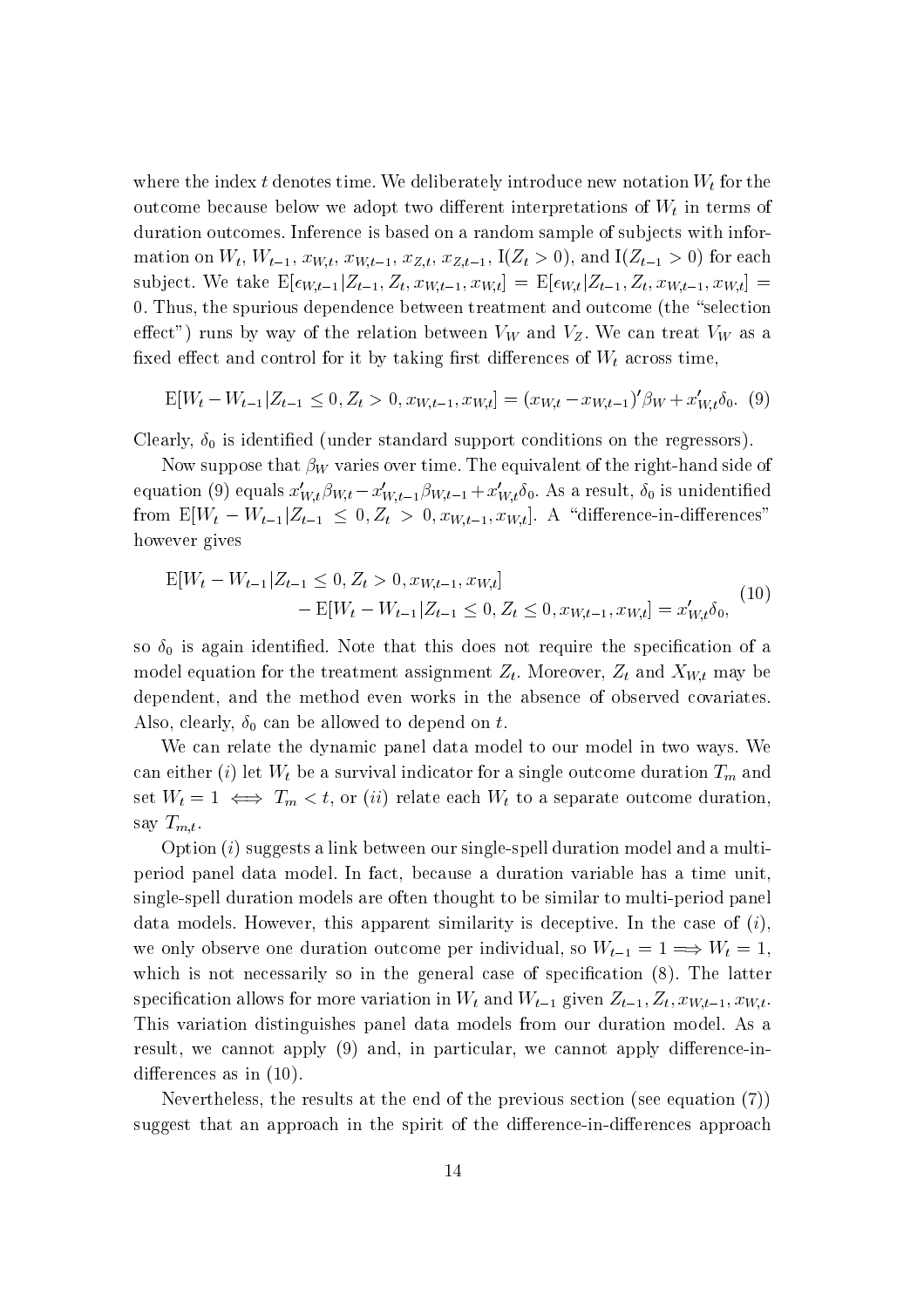might be possible, provided that one can usefully compare different sets of individuals across time, and provided that the treatment assignment process is specified. In Abbring and Van den Berg (2002) we develop such an approach. Not surprisingly, it is much more involved than straightforward difference-indifferences.

The point of departure in Abbring and Van den Berg (2002) is the observation that difference-in-differences amounts to an examination of a specific interaction effect: the extent to which the outcome over time differs between treated and controls. Abbring and Van den Berg (2002) focus on the log rate at which a treatment is given conditional on the moment of exit  $(\log \theta_n(t|x, t_m))$  with  $t <$  $t_m$ ) and examine whether this behaves differently as a function of t when  $t_m$  is different. Intuitively, if  $\delta > 1$  then many of those who "die" at  $t_m$  received a treatment shortly before  $t_m$ , so  $\theta_p(t|x, t_m)$  will tend to increase shortly before  $t_m$ , relative to  $\theta_p(t|x, t_m)$  for larger  $t_m$ . This amounts to examining the interaction effect between the moment of treatment t and the outcome  $t_m$  in  $\log \theta_p(t|x, t_m)$ . It turns out that this approach allows one to distinguish between a causal treatment effect and selectivity. Intuitively, if treatment and outcome are typically realized very quickly after each other, no matter what the values of the other outcome determinants are, then this is evidence of a positive causal treatment effect. The selection effect does not give rise to the same type of quick succession of events. The x variables play no role here. However,  $\delta$  is assumed to be constant over t and  $t_p$ .

This result again illustrates the usefulness of the information on the timing of events to assess the treatment effect. Both in the panel data approach and in our duration model approach, the treatment effect works from a specific point of time onwards, whereas the selection effect works at all points of time in a more permanent way. In both approaches, separability assumptions, ruling out certain interaction effects of the determinants of the individual outcome of interest, are needed. In the panel data approach, additivity of treatment effect and unobserved heterogeneity in the outcome equation  $(8)$  is crucial. The previous section argued that in the duration model approach the additivity of the determinants of the individual log outcome hazard rate  $\log \theta_m(t|t_p, x, V_m)$  (equation (2)) is crucial. The results in this section so far emphasize that what is particularly crucial is the additivity of the treatment effect and the unobserved heterogeneity in this log hazard rate (although this by itself seems to be insufficient to identify the whole duration model including the way the treatment effect varies with  $t$  and  $t_p$ ).

These separability assumptions at the individual level enable an empirical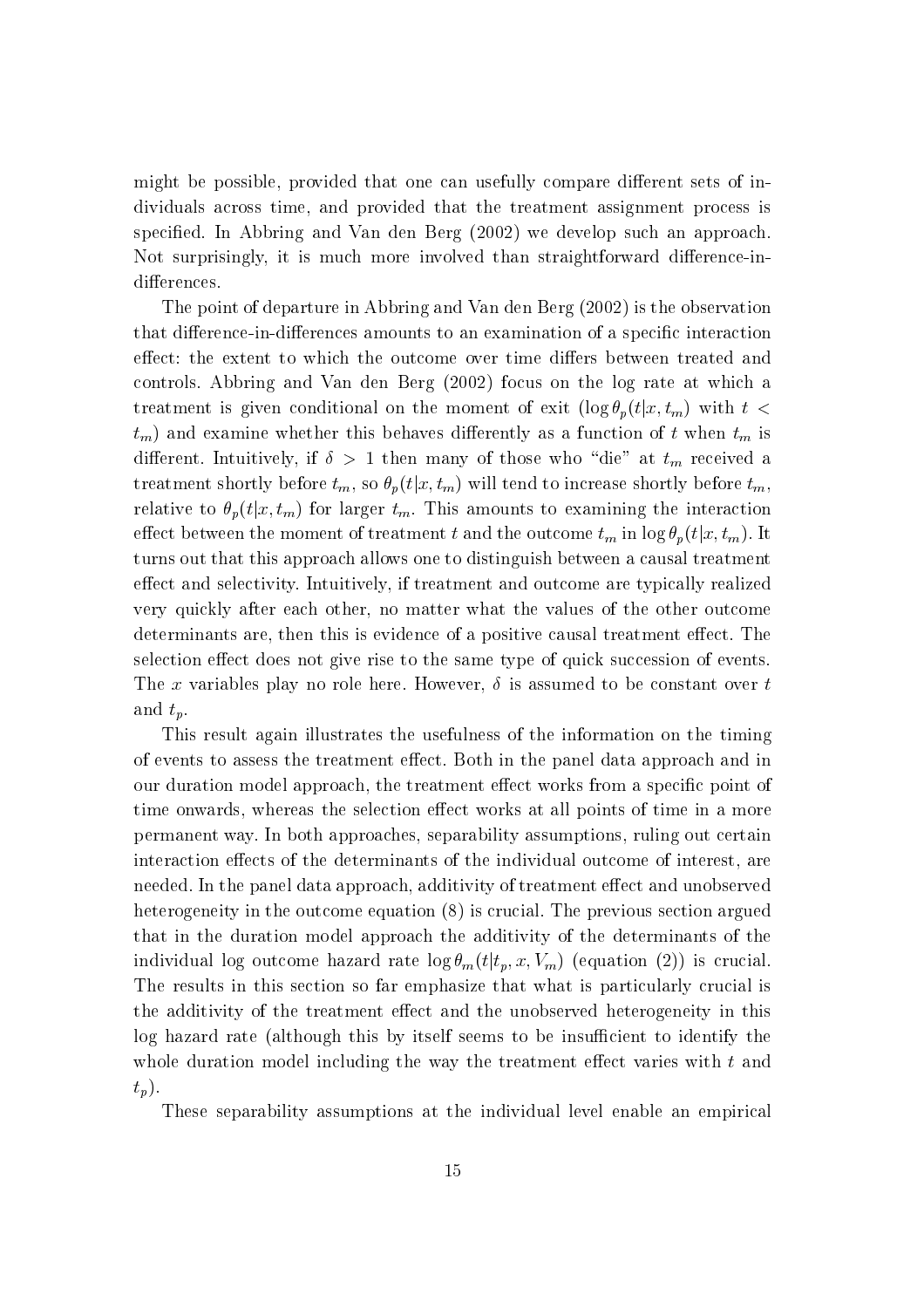distinction between the treatment effect, which works from a specific point of time, and the selection effect, which works at all points of time. The duration approach is much more involved because of the dynamic nature of selectivity in duration analysis: as time proceeds, the composition of the survivors changes, so the selection effect changes.

Now consider option *(ii)* for relating the dynamic panel data model to our duration model framework. Let  $Z_t$  indicate whether a treatment is given during the t-th spell. This interpretation allows for a straightforward comparison with our multiple-spell duration model. In both cases we observe multiple outcomes for an individual with the same unobserved covariates. This suggests that we can remove the role of unobserved heterogeneity in multiple-spell data by some sort of conditional likelihood or first-differencing approach. AVdB discuss an analogue of the fixed-effect panel data estimator based on  $(10)$ . Neither estimator requires any observed explanatory variables or a specification of the treatment assignment process.

#### Conclusions  $\mathbf 5$

Variation in the duration until treatment relative to the duration until the outcome of interest conveys useful information on the causal treatment effect in the presence of selection effects. This information is discarded in a binary treatment framework. Analysis of the duration variables allows for inference on causal treatment effects if no valid instruments are available and if conditional independence assumptions can not be justified. With single-spell duration data, this works as follows. If treatment and outcome are typically realized very quickly after each other, no matter what the values of the other outcome determinants are, then this is evidence of a positive causal treatment effect. The selection effect does not give rise to the same type of quick succession of events.

We make a number of qualifications. First, it is pivotal that individuals do not anticipate the realization of the moment of treatment, because then the treatment works from a moment in time that precedes the actual participation. It is obvious that this would lead to incorrect inference. See AVdB for an extensive methodological analysis of this issue. Second, the information in the timing of events is useful for inference on how the causal treatment effect varies with time and with the time since treatment. This provides potentially very useful insights into the workings of the treatment, and this is important from a policy point of view. Third, an important topic for further research is the robustness of the identification results for the single-spell duration model framework to relaxation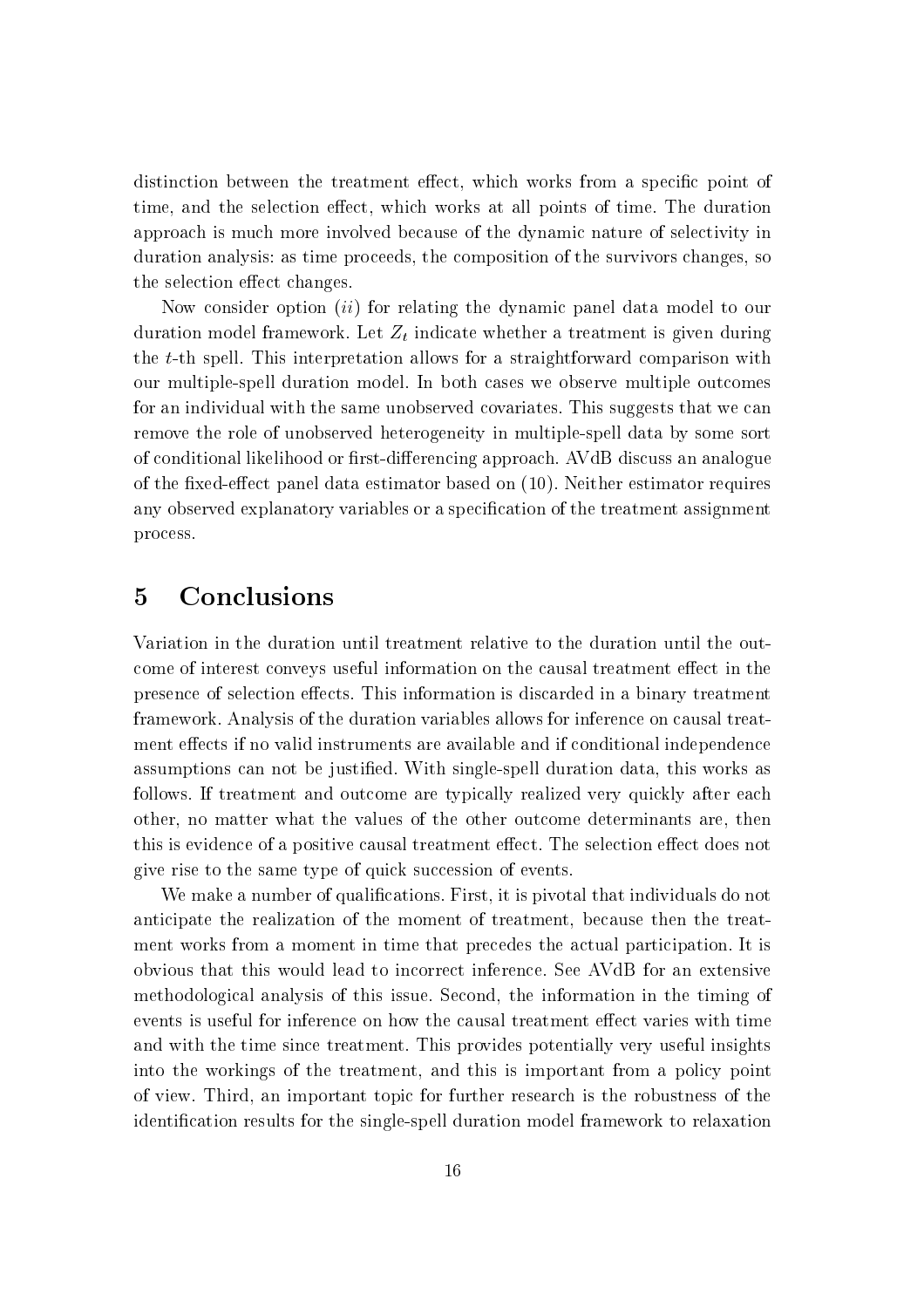of the separability assumptions embedded in this framework.

The results lead to some suggestions for empirical work. First, it is useful not to discard information on the timing of the treatment, and, in particular, not to aggregate such information into a binary treatment indicator. Second, it is potentially useful to exploit multiple-spell data, as this leads to inference under much weaker assumptions than single-spell data.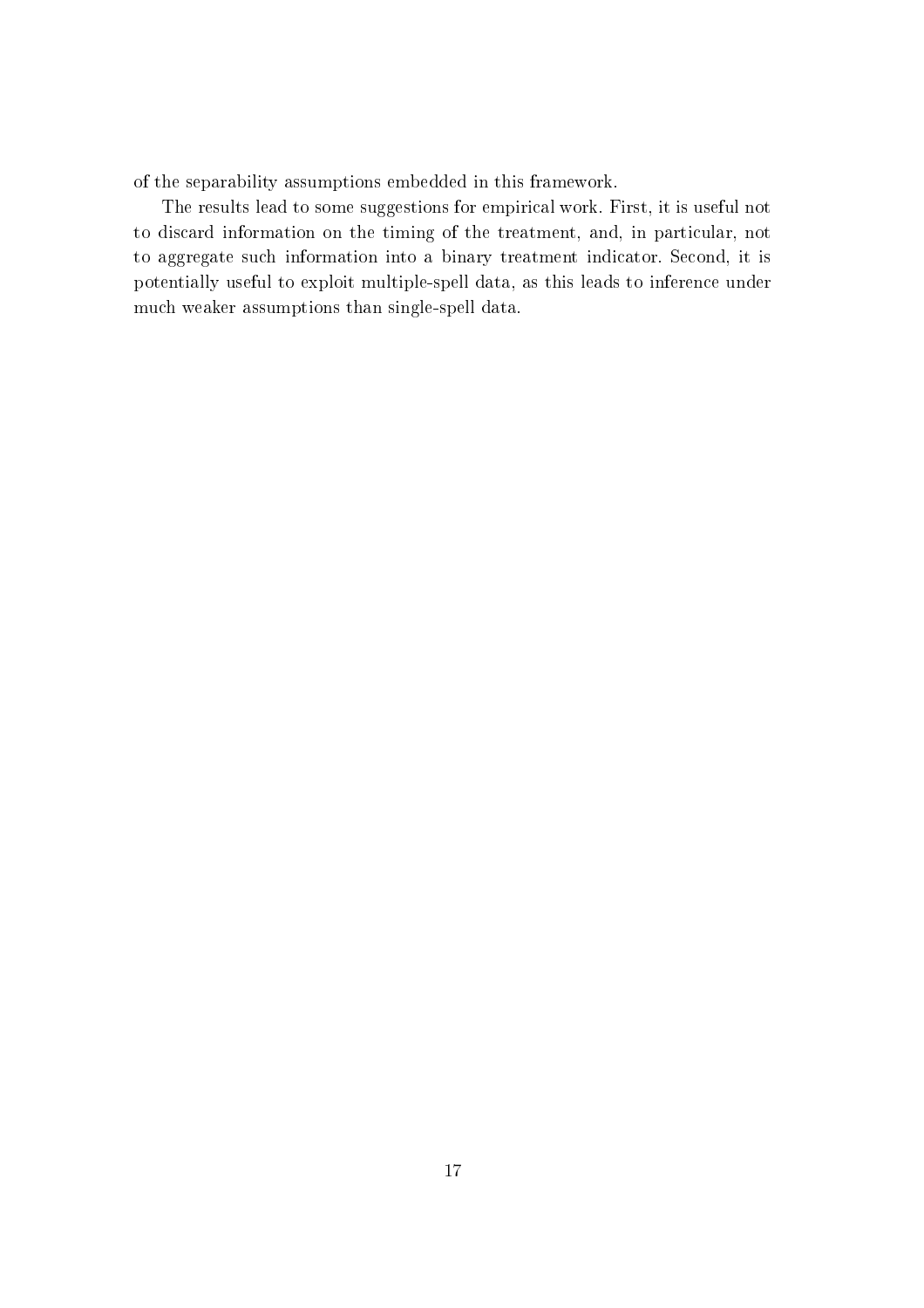## References

- Abbring, J.H. and G.J. van den Berg (2002), "A simple procedure for inference on treatment effects in duration models", Working paper, Free University, Amsterdam.
- Abbring, J.H. and G.J. van den Berg (2003a), "The identifiability of the mixed proportional hazards competing risks model", Journal of the Royal Statistical Society Series B,  $65, 701-710$ .
- Abbring, J.H. and G.J. van den Berg (2003b), "The non-parametric identification of treatment effects in duration models", *Econometrica*, forthcoming,
- Abbring, J.H., G.J. van den Berg, and J.C. van Ours (1997), "The effect of unemployment insurance sanctions on the transition rate from unemployment to employment", Working paper, Tinbergen Institute, Amsterdam.
- Andersen, P.K., Ø. Borgan, R.D. Gill, and N. Keiding (1993), Statistical Models Based on Counting Processes, Springer-Verlag, New York.
- Angrist, J.D. and A.B. Krueger (1999), "Empirical strategies in labor economics", in O. Ashenfelter and D. Card, editors, *Handbook of Labor Economics*, *Volume* III, North-Holland, Amsterdam.
- Baltagi, B.H. (2001), *Econometric Analysis of Panel Data*, Wiley, New York.
- Blundell, R. and T. MaCurdy (1999), "Labor supply", in O. Ashenfelter and D. Card, editors, *Handbook of Labor Economics, Volume III*, North-Holland, Amsterdam.
- Bonnal, L., D. Fougère, and A. Sérandon (1997), "Evaluating the impact of French employment policies on individual labour market histories", Review of Economic Studies, 64, 683-713.
- Brodaty, T. (2003), "Do (and how) active labor market programs improve the reemployment process? A multiple programs and outcomes approach", Working paper, INSEE, Paris.
- Cameron, S.V. and J.J. Heckman (1998), "Life cycle schooling and dynamic selection bias: Models and evidence for five cohorts of American males", *Journal* of Political Economy, 106, 262-333.
- Card, D. and D. Sullivan (1988), "Measuring the effect of subsidized training programs on movements in and out of employment", *Econometrica*, 56, 497– 530.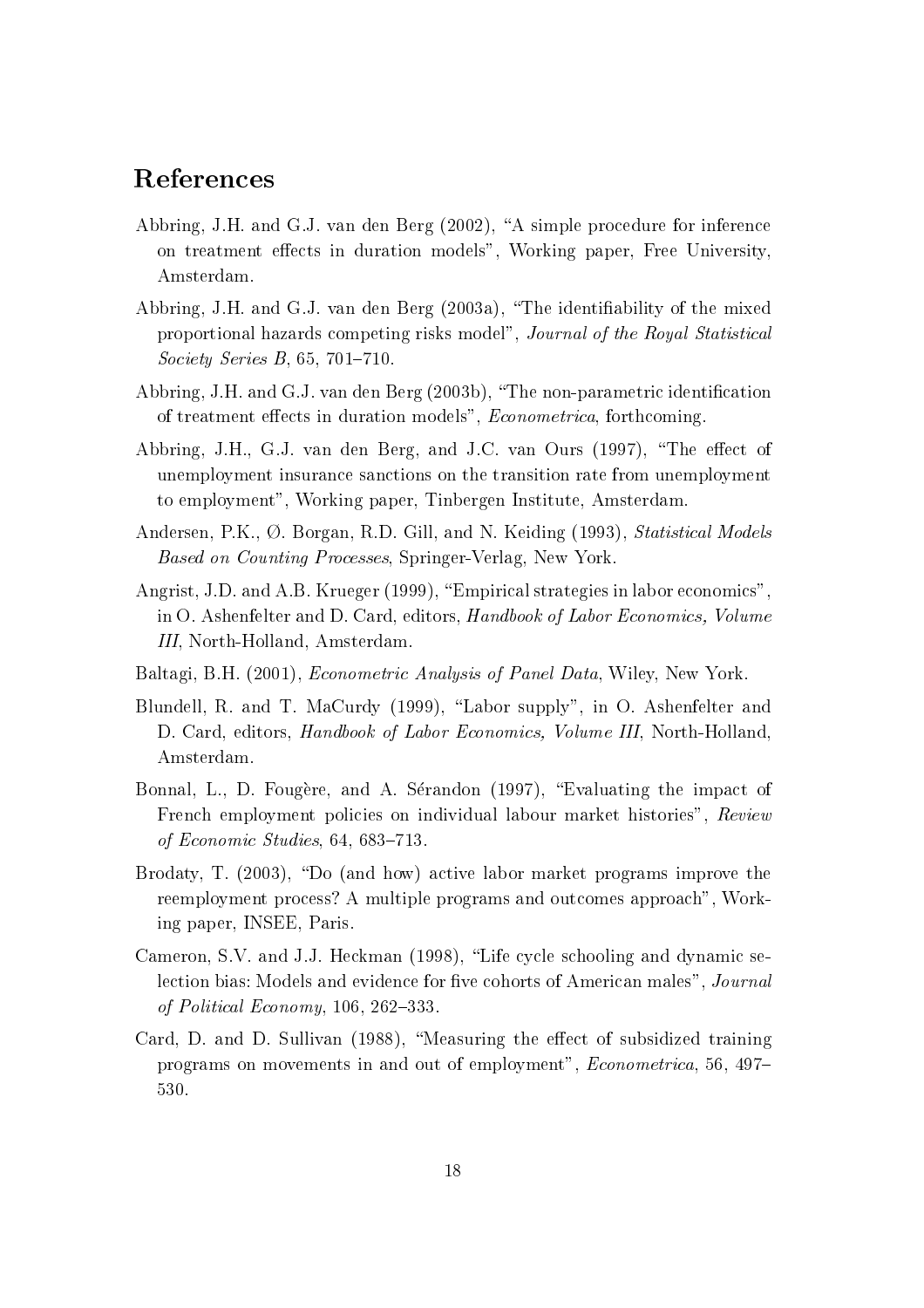- Carneiro, P., K.T. Hansen, and J.J. Heckman (2003). "Estimating distribution of treatment effects with an application to the returns to schooling and measurement of the effects of uncertainty on college choice", Working Paper 9546, National Bureau of Economic Research, Cambridge, MA.
- Eberwein, C., J.C. Ham, and R.J. Lalonde (1997), "The impact of being offered and receiving classroom training on the employment histories of disadvantaged women: Evidence from experimental data", Review of Economic Studies, 64, 655-682.
- Gritz, R.M. (1993), "The impact of training on the frequency and duration of employment", Journal of Econometrics, 57, 21–51.
- Ham, J.C. and R.J. LaLonde (1996), "The effect of sample selection and initial conditions in duration models: Evidence from experimental data on training".  $Econometrica, 64, 175-205.$
- Heckman, J.J. (1981), "Heterogeneity and state dependence", in S. Rosen, editor, *Studies in Labor Markets*, University of Chicago Press.
- Heckman, J.J. (1990), "Varieties of selection bias", American Economic Review, 80 (supplement), 313-318.
- Heckman, J.J. and G.J. Borjas (1980), "Does unemployment cause future unemployment? Definitions, questions and answers from a continuous time model of heterogeneity and state dependence", Economica, 47, 247-283.
- Heckman, J.J. and B.E. Honoré (1989), "The identifiability of the competing risks model", *Biometrika*, 76, 325-330.
- Heckman, J.J., R.J. LaLonde, and J.A. Smith (1999), "The economics and econometrics of active labor market programs", in O. Ashenfelter and D. Card, editors, *Handbook of Labor Economics*, *Volume III*, North-Holland, Amsterdam.
- Heckman, J.J. and B. Singer (1984), "Econometric duration analysis", Journal of Econometrics, 24, 63-132.
- Heckman, J.J. and C.R. Taber (1994), "Econometric mixture models and more general models for unobservables in duration analysis", Statistical Methods in Medical Research, 3, 279-302.
- Honoré, B.E. (1991), "Identification results for duration models with multiple spells or time-varying covariates", Working paper, Northwestern University, Evanston.
- Horowitz, J.L. (1999), "Semiparametric estimation of a proportional hazard model with unobserved heterogeneity", *Econometrica*, 67, 1001-1029.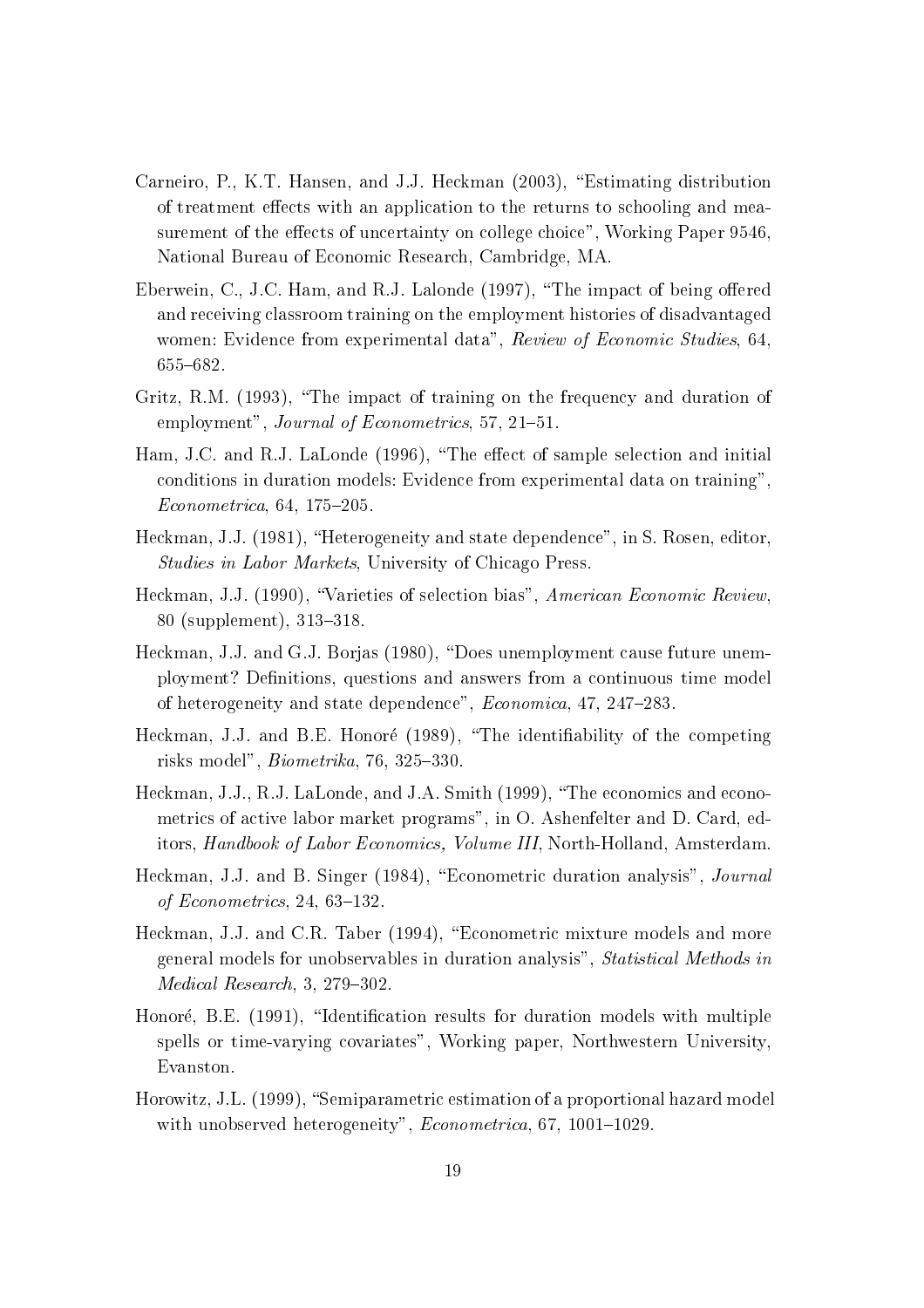- Kalbfleisch, J.D. and R.L. Prentice (1980), The Statistical Analysis of Failure *Time Data*, Wiley, New York.
- Keiding, N. (1999), "Event history analysis and inference from observational epidemiology", Statistics in Medicine, 18, 2353-2363.
- Lancaster, T. (1990), The Econometric Analysis of Transition Data, Cambridge University Press, Cambridge.
- Lillard, L.A. (1993), "Simultaneous equations for hazards", *Journal of Econo* $metrics, 56, 189-217.$
- Lillard, L.A. and C.W.A. Panis (1996), "Marital status and mortality: The role of health",  $Demography$ , 33, 313-327.
- Maddala, G.S. (1983), Limited-dependent and qualitative variables in econometrics, Cambridge University Press, Cambridge.
- Richardson, K. and G.J. van den Berg (2001), "The effect of vocational employment training on the individual transition rate from unemployment to work". Swedish Economic Policy Review, 8, 175-213.
- Ridder, G. (1986), "An event history approach to the evaluation of training. recruitment and employment programmes", Journal of Applied Econometrics,  $1, 109-126.$
- Ridder, G. (1990), "The non-parametric identification of generalized accelerated failure-time models", Review of Economic Studies, 57, 167-182.
- Røed, K. and O. Raaum (2003), "The effect of programme participation on the transition rate from unemployment to employment", Working paper, University of Oslo, Oslo.
- Rosholm, M. (2001), "An analysis of the processes of labour market exclusion and (re-)inclusion", Working paper, University of Aarhus, Aarhus.
- Van den Berg, G.J. (2001), "Duration models: Specification, identification, and multiple durations", in J.J. Heckman and E. Leamer, editors, *Handbook of Econometrics, Volume V, North Holland, Amsterdam.*
- Van den Berg, G.J., A. Holm, and J.C. van Ours (2002), "Do stepping-stone jobs exist? Early career paths in the medical profession", Journal of Population *Economics*, 15, 647–665.
- Van den Berg, G.J., B. van der Klaauw, and J.C. van Ours (2004), "Punitive sacritions and the transition rate from welfare to work", Journal of Labor *Economics*, 22, forthcoming.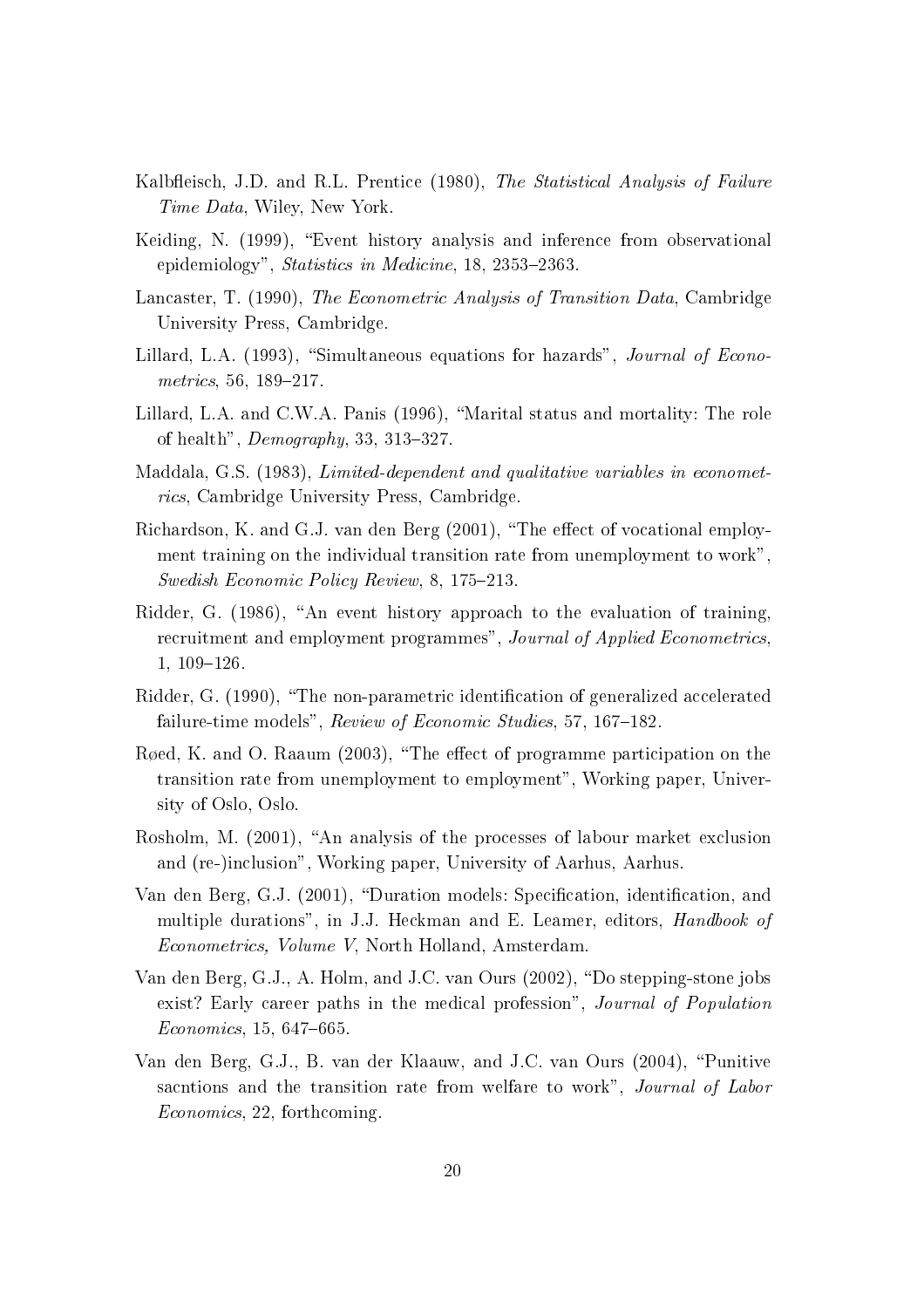Wooldridge, J. (2002), Econometric Analysis of Cross Section and Panel Data, MIT Press, Cambridge, MA.